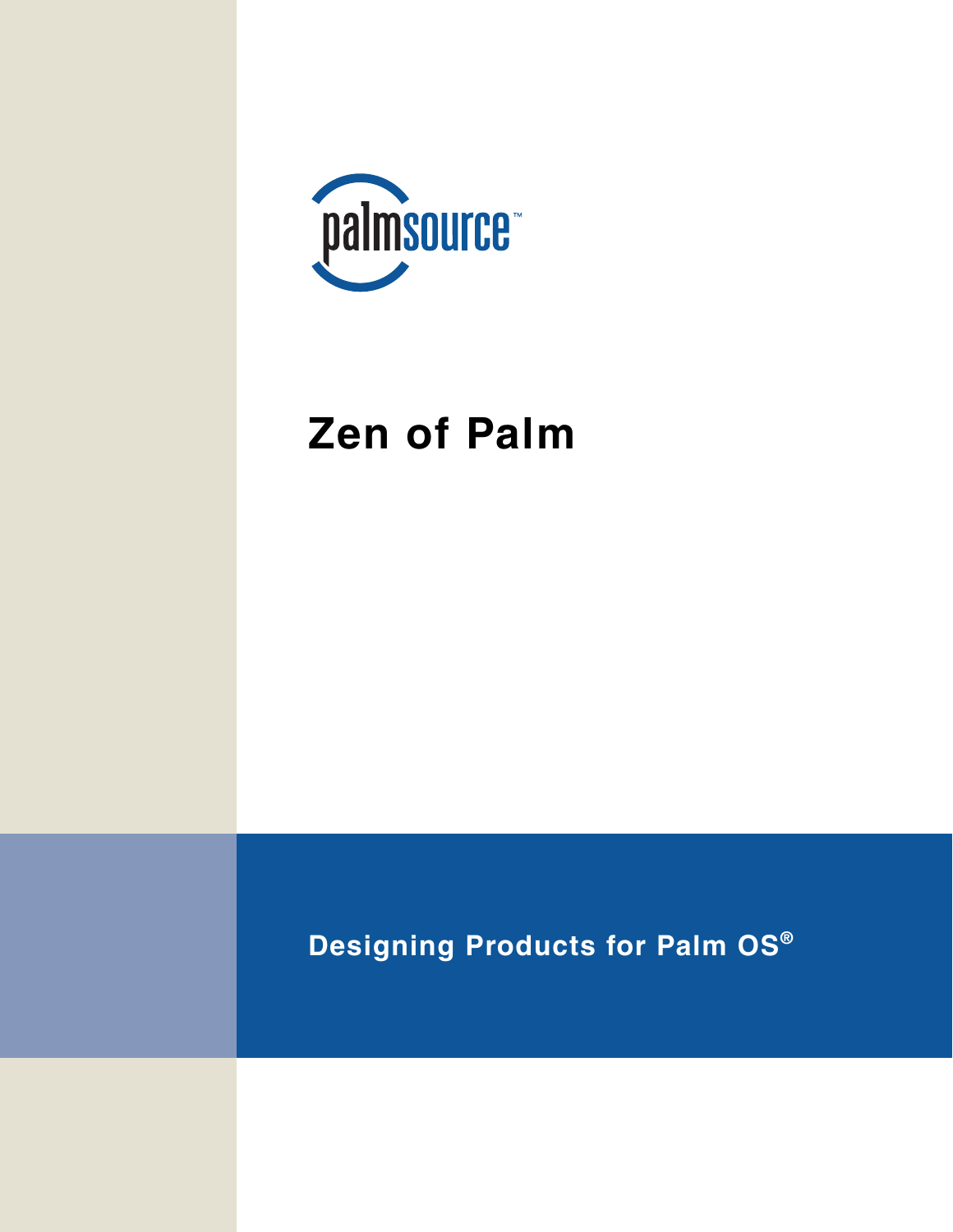#### **CONTRIBUTORS**

Revised by Mark Dugger

Illustrated by John Grimes

Contributions by Monty Boyer, John Cardozo, Gina Clark, Bob Ebert, David Fedor, Roger Flores, Rob Haitani, Jeff Hawkins, Michael Lunsford, Michael Mace, Jean Ostrem, Lon Poole, Chris Raff, Maurice Sharp, Phillip Shoemaker, Joe Sipher, and Carl Stone.

Copyright © 1996 - 2003, PalmSource, Inc. and its affiliates. All rights reserved. This documentation may be printed and copied solely for use in developing products for Palm OS® software. In addition, two (2) copies of this documentation may be made for archival and backup purposes. Except for the foregoing, no part of this documentation may be reproduced or transmitted in any form or by any means or used to make any derivative work (such as translation, transformation or adaptation) without express written consent from PalmSource, Inc.

PalmSource, Inc. reserves the right to revise this documentation and to make changes in content from time to time without obligation on the part of PalmSource, Inc. to provide notification of such revision or changes.

PALMSOURCE, INC. AND ITS SUPPLIERS MAKE NO REPRESENTATIONS OR WARRANTIES THAT THE DOCUMENTATION IS FREE OF ERRORS OR THAT THE DOCUMENTATION IS SUITABLE FOR YOUR USE. THE DOCUMENTATION IS PROVIDED ON AN "AS IS" BASIS. PALMSOURCE, INC. AND ITS SUPPLIERS MAKE NO WARRANTIES, TERMS OR CONDITIONS, EXPRESS OR IMPLIED, EITHER IN FACT OR BY OPERATION OF LAW, STATUTORY OR OTHERWISE, INCLUDING WARRANTIES, TERMS, OR CONDITIONS OF MERCHANTABILITY, FITNESS FOR A PARTICULAR PURPOSE, AND SATISFACTORY QUALITY. TO THE FULL EXTENT ALLOWED BY LAW, PALMSOURCE, INC. ALSO EXCLUDES FOR ITSELF AND ITS SUPPLIERS ANY LIABILITY, WHETHER BASED IN CONTRACT OR TORT (INCLUDING NEGLIGENCE), FOR DIRECT, INCIDENTAL, CONSEQUENTIAL, INDIRECT, SPECIAL, OR PUNITIVE DAMAGES OF ANY KIND, OR FOR LOSS OF REVENUE OR PROFITS, LOSS OF BUSINESS, LOSS OF INFORMATION OR DATA, OR OTHER FINANCIAL LOSS ARISING OUT OF OR IN CONNECTION WITH THIS DOCUMENTATION, EVEN IF PALMSOURCE, INC. OR ITS SUPPLIERS HAVE BEEN ADVISED OF THE POSSIBILITY OF SUCH DAMAGES.

PalmSource, the PalmSource logo, AnyDay, EventClub, Graffiti, HandFAX, HandMAIL, HandSTAMP, HandWEB, HotSync, the HotSync logo, iMessenger, MultiMail, MyPalm, Palm, the Palm logo, the Palm trade dress, Palm Computing, Palm OS, Palm Powered, PalmConnect, PalmGear, PalmGlove, PalmModem, PalmPak, PalmPix, PalmPoint, PalmPower, PalmPrint, Palm.Net, Simply Palm, ThinAir, and WeSync are trademarks of PalmSource, Inc. or its affiliates. All other product and brand names may be trademarks or registered trademarks of their respective owners.

IF THIS DOCUMENTATION IS PROVIDED ON A COMPACT DISC, THE OTHER SOFTWARE AND DOCUMENTATION ON THE COMPACT DISC ARE SUBJECT TO THE LICENSE AGREEMENT ACCOMPANYING THE COMPACT DISC.

Zen of Palm Document Number 3100-002-HW June 13, 2003 For the latest version of this document, visit <http://www.palmos.com/dev/support/docs/>.

PalmSource, Inc. 1240 Crossman Avenue Sunnyvale, CA 94089 USA [www.palmsource.com](http://www.palmsource.com)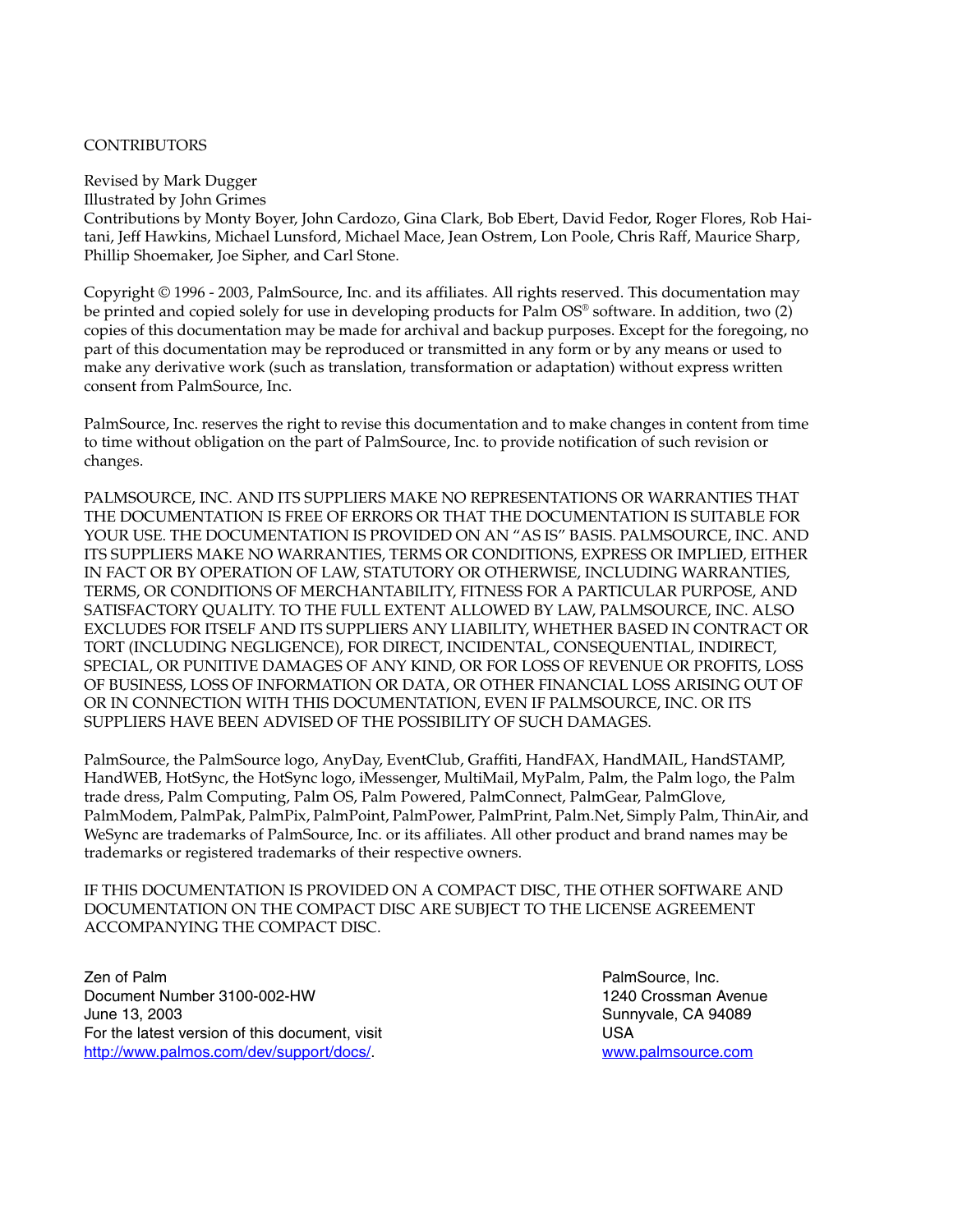# **Table of Contents**

| <b>Introduction</b>         | v                                                                                             |
|-----------------------------|-----------------------------------------------------------------------------------------------|
|                             | V1                                                                                            |
| 1 The Path to Enlightenment |                                                                                               |
|                             |                                                                                               |
|                             | The Essence of PCs $\ldots$ $\ldots$ $\ldots$ $\ldots$ $\ldots$ $\ldots$ $\ldots$ $\ldots$    |
|                             | The Essence of Handhelds. 4                                                                   |
|                             |                                                                                               |
|                             | Different Design Approaches 7                                                                 |
|                             | Solution to Riddle #1 $\ldots$ $\ldots$ $\ldots$ $\ldots$ $\ldots$ $\ldots$ $\ldots$ $\ldots$ |
|                             |                                                                                               |
|                             | A Balance of Features. 10                                                                     |
|                             | Nirvana: The Sweet Spot 13                                                                    |
|                             | Pragmatic Innovation. 14                                                                      |
|                             | Determining the Need 15                                                                       |
|                             | The $80/20$ Rule $\ldots$ 17                                                                  |
|                             | Scaling the Problems 18                                                                       |
|                             | Sharing the Work. $\ldots$ 19                                                                 |
|                             |                                                                                               |
|                             | Intuitive                                                                                     |
|                             | Easy to Remember 22                                                                           |
|                             | Example: Train Catcher 23                                                                     |
|                             |                                                                                               |
|                             |                                                                                               |
|                             | Validating Design Quality 28                                                                  |
|                             |                                                                                               |
|                             |                                                                                               |
|                             | Solution to Riddle #3 $\ldots$ $\ldots$ $\ldots$ $\ldots$ $\ldots$ $\ldots$ $\ldots$ 32       |
|                             |                                                                                               |
|                             | Stretching the Sweet Spot<br>-34                                                              |
|                             | 35<br>Discovering New Features.                                                               |
|                             |                                                                                               |
|                             | Summary: The Zen Approach 38                                                                  |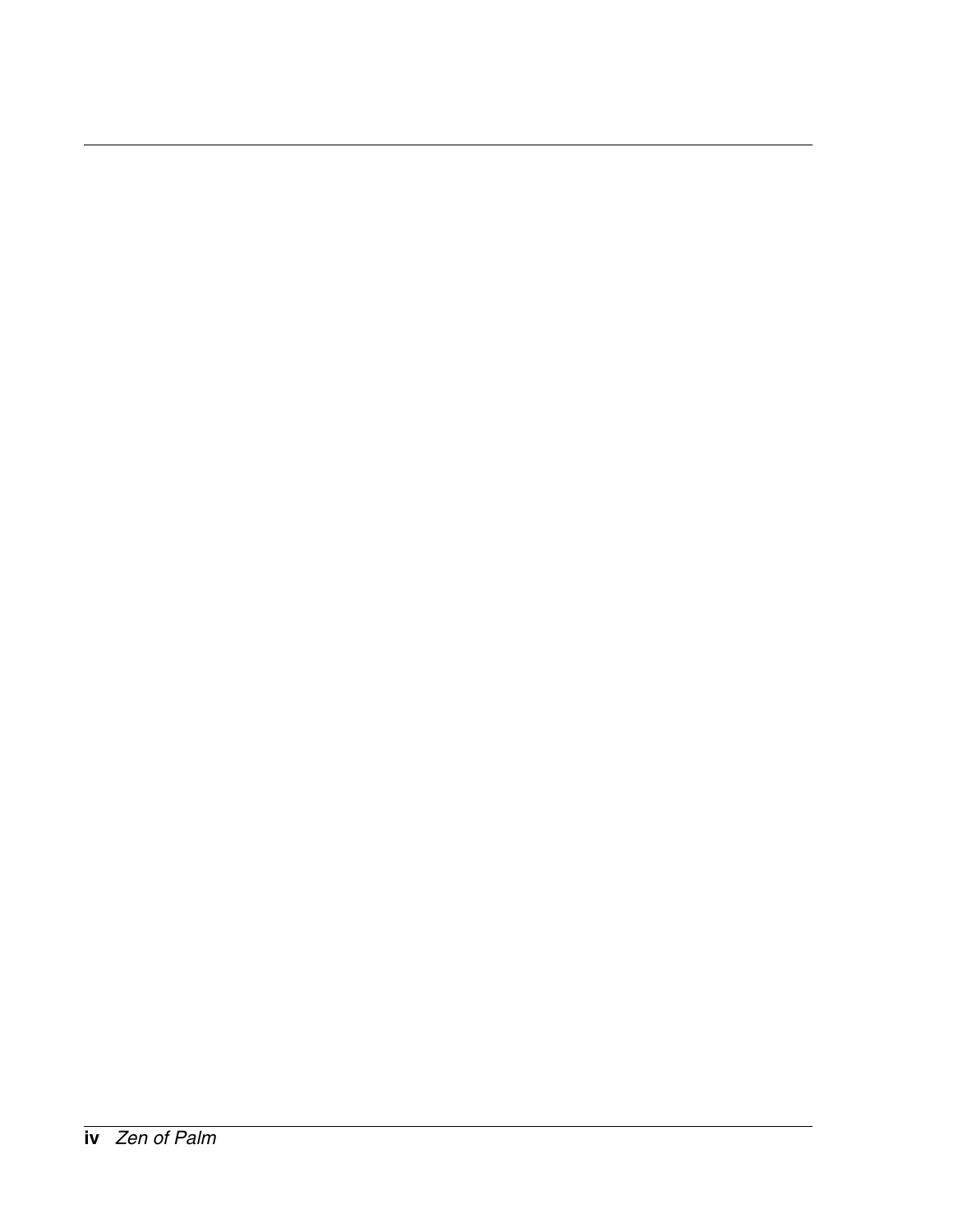## <span id="page-4-0"></span>**Introduction**

Palm, Inc. is the leader and standard bearer in the handheld market. Building on the experiments and near misses of predecessors, Palm introduced the first handheld device to achieve resounding success in the marketplace. Several years later, we at PalmSource, the software spin-off of Palm, Inc., continue to produce the operating system that runs on the best handhelds in the world.

We also proudly develop, upgrade, and distribute the premier operating system for handheld devices. The Palm OS® is the platform for a whole family of Palm-Powered™ products, including many fine devices from other companies that license the Palm OS. With a market share of 80%, the Palm OS platform is the first choice of any developer who wishes to reach the widest customer base of handheld owners in the world.

If you are a developer interested in writing applications for the Palm OS platform, you should be aware of the diversity of Palm-Powered devices that make up this market. They start, of course, with the Personal Digital Assistants that help customers organize their personal data, including address book, datebook, to do list, and notes. Wireless devices are the newest frontier, combining the advantages of a PDA plus wireless connectivity to E-mail and the internet. Wireless products include the Palm™ VII series and smart phones. Beyond these more familiar devices, there are successful products like the inventory readers with scanner attachments from Symbol and scientific and medical instruments that use the Palm OS.

PalmSource, Inc. achieved this unrivalled level of adoption by developing design philosophies and practices that enable the creation of breakthrough products. From the beginning, our design has been guided by utility, portability, and focus. These principles are an essential part of the culture, not just a catchy bit of differentiation.

And they apply equally to hardware and software. In fact, at PalmSource we try to integrate the two so completely that users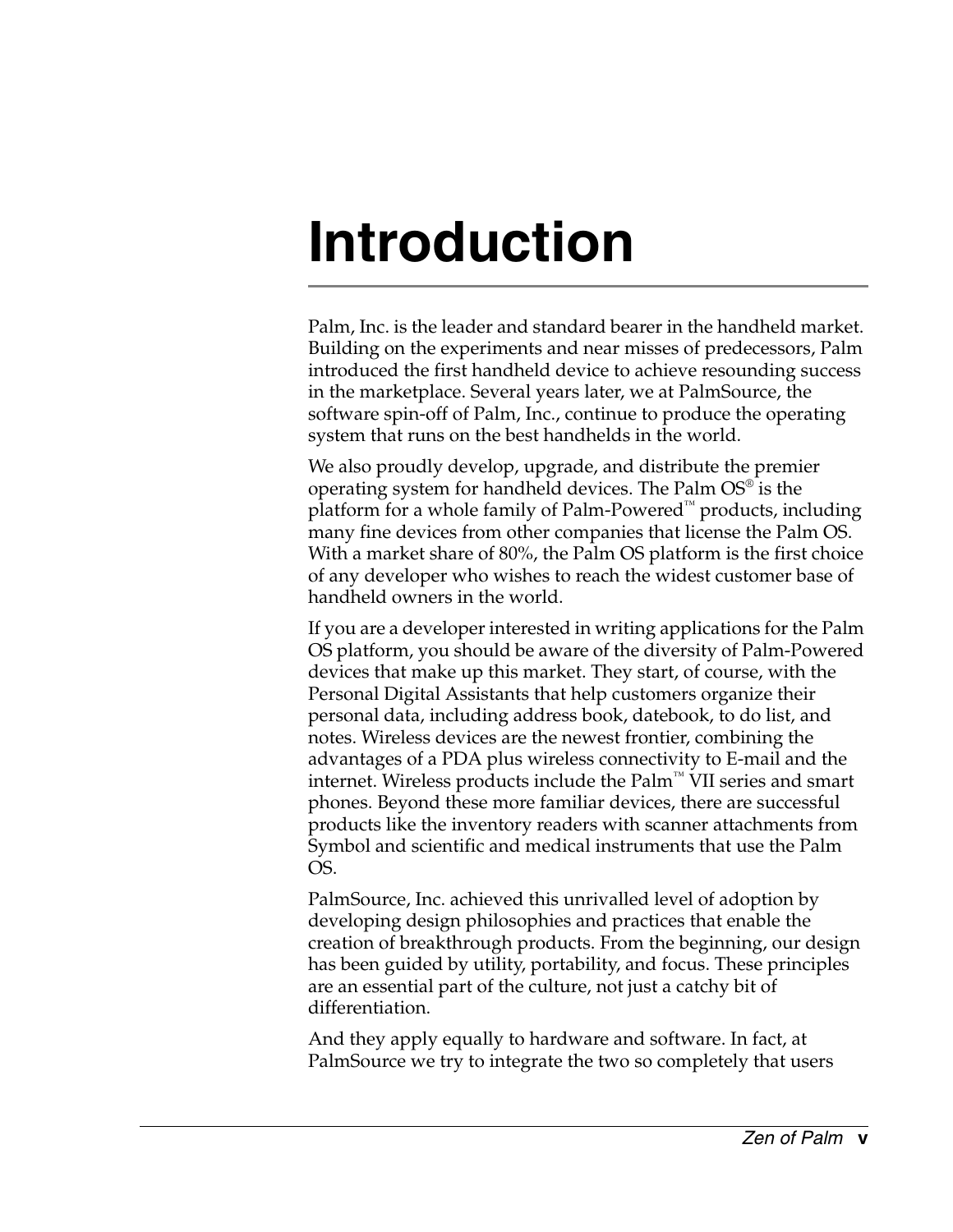don't even need to think about the difference. If you are a developer, your applications can blend in seamlessly with the Palm OS platform. To achieve this integration, start with same design philosophies and methods we use at PalmSource.

At first, you may find the principles a little unfamiliar, especially if you have been developing for PCs or laptops. But that makes sense. After all, a handheld is not a PC! By designing the PalmSource way, you will learn to develop applications for a new and exciting kind of electronic device. The challenges and rewards will be new, too. You are entering the world of handhelds.

## <span id="page-5-0"></span>**Additional Resources**

• Documentation

PalmSource publishes its latest versions of this and other documents for Palm OS developers at

http://www.palmos.com/dev/support/docs/

• Training

PalmSource and its partners host training classes for Palm OS developers. For topics and schedules, check

<http://www.palmos.com/dev/training>

• Knowledge Base

The Knowledge Base is a fast, web-based database of technical information. Search for frequently asked questions (FAQs), sample code, white papers, and the development documentation at

<http://www.palmos.com/dev/support/kb/>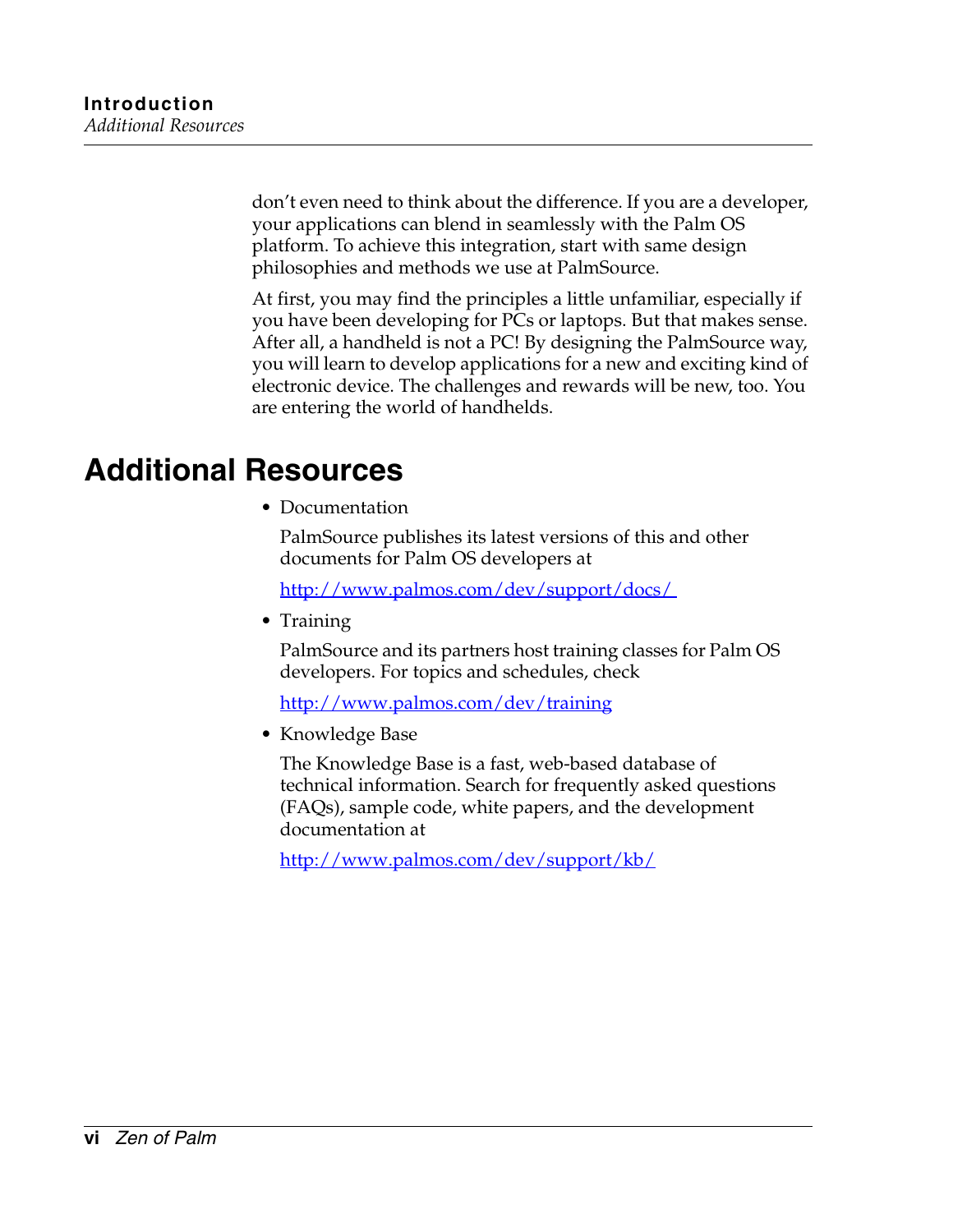**1**

## <span id="page-6-0"></span>**The Path to Enlightenment**

The design philosophies and practices developed at PalmSource, Inc. target a specific kind of computing instrument—the handheld device. Handhelds include personal digital organizers, wireless communicators, smart phones, medical and scientific instruments, inventory trackers, and a host of other devices. The universe of Palm Powered<sup>™</sup> handheld products, though varied, is unified by three principles:

- Palm OS<sup>®</sup> solutions are user-centric.
- Palm Powered™ handhelds can be used anywhere, anytime.
- Palm OS applications have a very specific focus.

First is the user-centric nature of Palm OS solutions. Handhelds and the applications they run must be immediately usable and completely convenient. Customers buy a handheld because they need to solve a pressing problem. They do not purchase one from some vague sense that they need a computer. Likewise, Palm OS applications must adhere to the usability and convenience customers have come to expect.

Next, Palm OS solutions must be available anywhere, anytime. The handheld customer requires computing power in places that PCs and laptops cannot conveniently go. If the effort to stuff features into a handheld goes unchecked, the device may become too heavy or bulky to be carried around easily. By definition, a handheld has to fit in the hand—and a human hand, at that.

Finally, a handheld application has a sharply defined "sense of purpose." Tightly focused on a particular task of importance to the user, it is the right tool for the job. The specificity of Palm OS applications follows from the nature of a handheld device. Unlike generic computing machines, handhelds are specially-designed devices used in very specific ways. To understand the difference,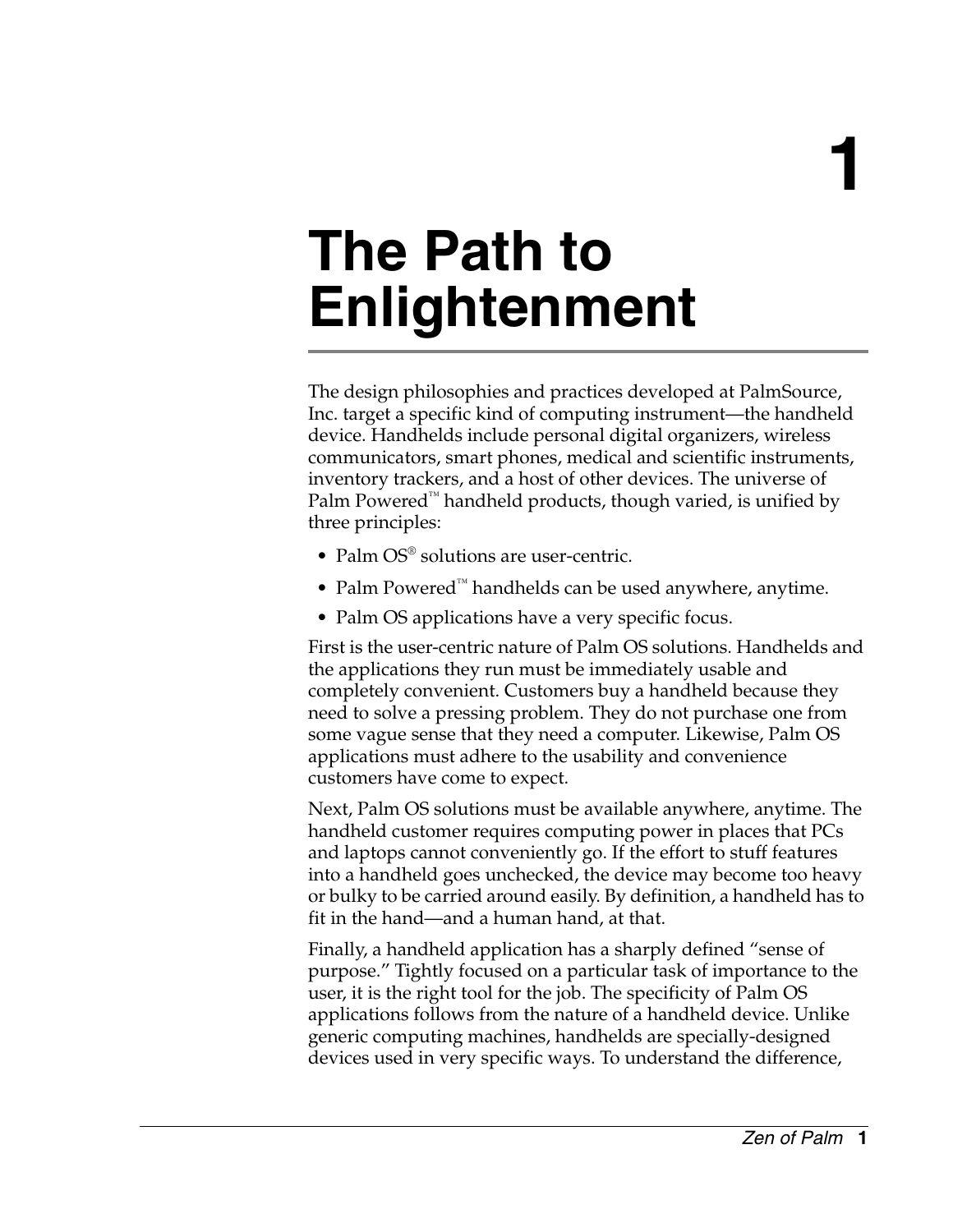imagine you have a wool suit that is badly wrinkled. You could use a steam roller to iron it, but you would be better off with a steam iron. Focus is the name of the game. The Palm OS platform is not the realm of large, vaguely-defined, monolithic applications.

Design philosophies and practices in the world of personal computers are very different from the Palm OS design philosophies and practices. This booklet explains why they're different and how they're different so that you can create successful Palm OS applications.

Rather than jump right into the nuts and bolts of the Palm OS user interface—placement of buttons and icons and so forth—we'll take a step upward and survey a 10,000 ft. view of Palm OS design philosophies and practices. This design overview will explore the following four topics:

- [Design Philosophies](#page-8-0)
- [Design Practices](#page-15-0)
- [Design Validation](#page-32-0)
- [Design Improvements](#page-38-0)

Because designing for the Palm OS platform may involve new concepts and ways of thinking, we are going to examine these topics through the means of several riddles. In the manner of a Zen koan, the answer may overturn the conventional view and expand your understanding. With due apologies to all Zen masters and students, we hope that the paradoxes wrapped in these riddles will provide at least a little enlightenment about application design in the handheld world. Each riddle introduces a section of this booklet, and you may choose to contemplate the paradox while reading the discussion. If you prefer, you may simply read the main text of the section, which fully elucidates the topic. Feel free to skip the riddle and the cartoon (though you may find it hard not to peek).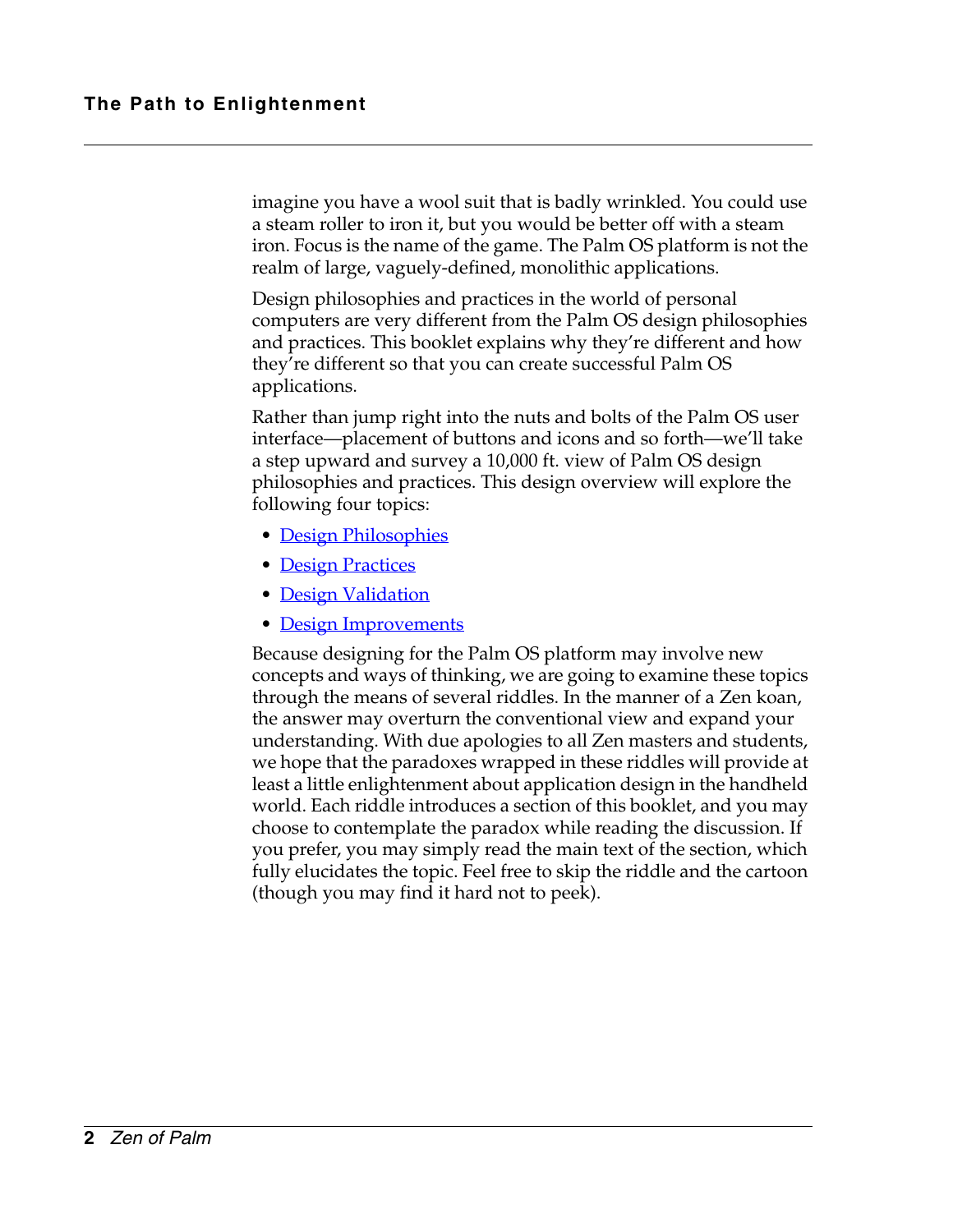## <span id="page-8-0"></span>**Design Philosophies**

To discover the essence of the Palm OS design philosophy, ponder the first riddle.

#### **Riddle #1 Q: How can a gorilla learn to fly?**



#### **Hint: You must understand the essence of the gorilla.**

Think about the inherent differences between a gorilla and an eagle. Because of their essential natures, the gorilla rules the jungle and the eagle rules the sky. Now think about the intrinsic differences between handhelds and personal computers (PCs).

A handheld is not just a little desktop or laptop PC. A handheld is something else. This is a fundamental lesson that is not so easy to comprehend. Of course you can spot some obvious differences, such as size, but there are implications and usage patterns that are more difficult to discern yet are vitally important when you design for handhelds.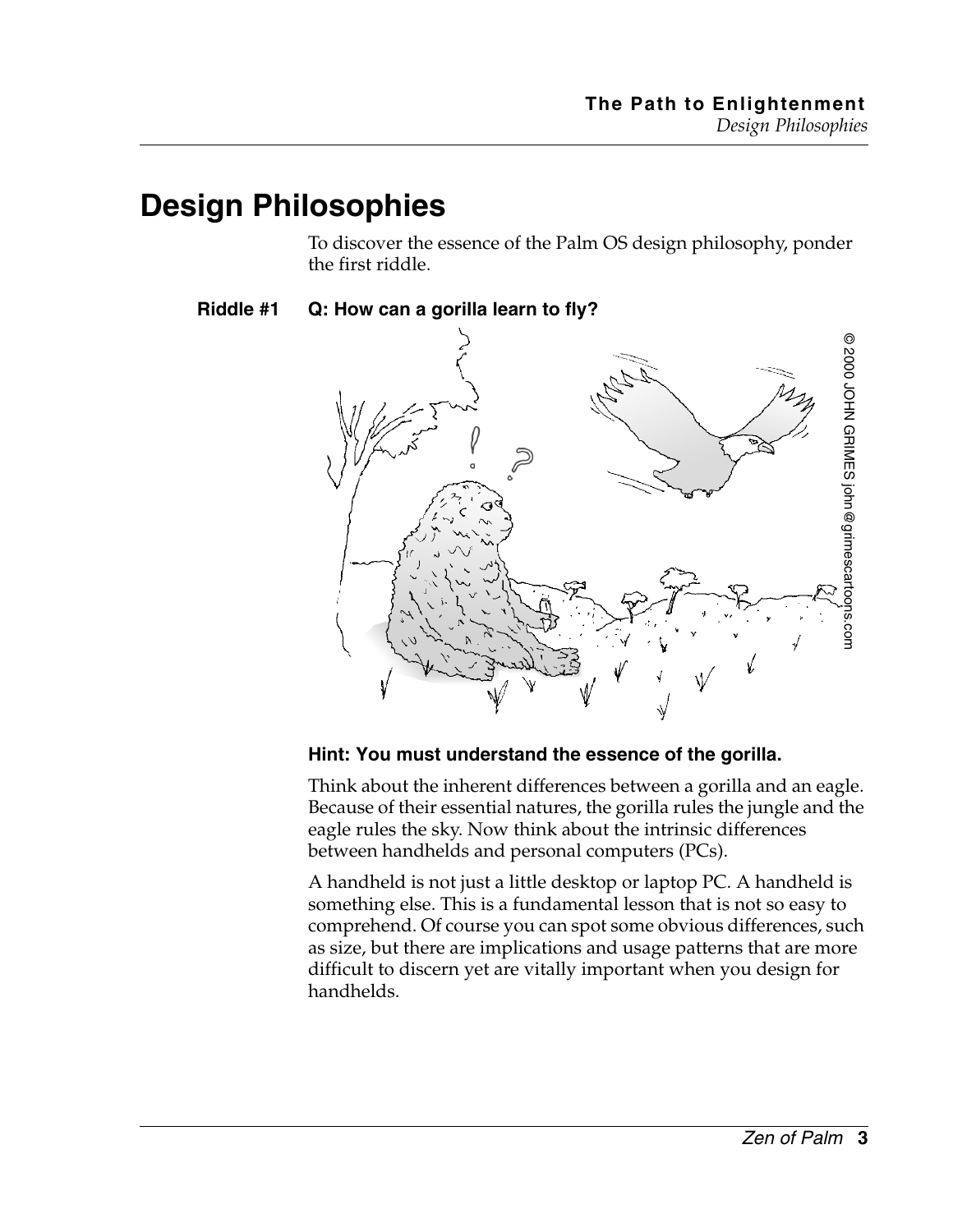### <span id="page-9-0"></span>**The Essence of PCs**

In the PC world there is a linear relationship between features and value. More features are always better. Steve Ballmer, Microsoft Corp. President and CEO, put it this way, "Software should get bigger every year."  $\frac{1}{1}$ 

**In PCs, more features are better** This is the essence of PC thinking: it's always better to have more features. The customer will be able to do more tasks and, not coincidentally, will have to upgrade hardware and software to get those benefits.

> Lost in this formula is the user experience. Lost are the questions: More features for what purpose? What does the user really want to do most with his computer? How long does it take to learn to use, and how hard is it to remember, once learned? Does the computer become a tool for a job, or an alternate experience of its own, in which productivity and utility are forgotten?

> In the relationship between features and user experience, a PC is like an sports utility vehicle (SUV). An SUV is large and can carry a lot of people and things. You can add heavy accessories to it without much of a penalty. For instance, you can add a ski rack on the roof, a bicycle carrier on the back, and a minibar in the backseat. If you were going on a camping trip, you could even store a week's worth of provisions in the rear compartment. In a pinch, you could even set up a small cot and sleep in it! None of these add-ons is a real liability. In all, bigger is better, and more gets you more.

> Likewise, in the PC world, more features are better. New circuitry may soak up more electricity, but you are not likely to notice the increase. New components may add weight to the PC, but again, it's no big deal.

## <span id="page-9-1"></span>**The Essence of Handhelds**

A handheld is a different creature: it is like a sports car. An SUV is fine until you need to race in the Indy 500 or escape the bad guys in

<sup>1.</sup> Steve Ballmer, "Building a Platform on Web's Technology," interview by Karlin Lillington, *San Jose Mercury News*, 17 December 1999, Business section, morning final edition.)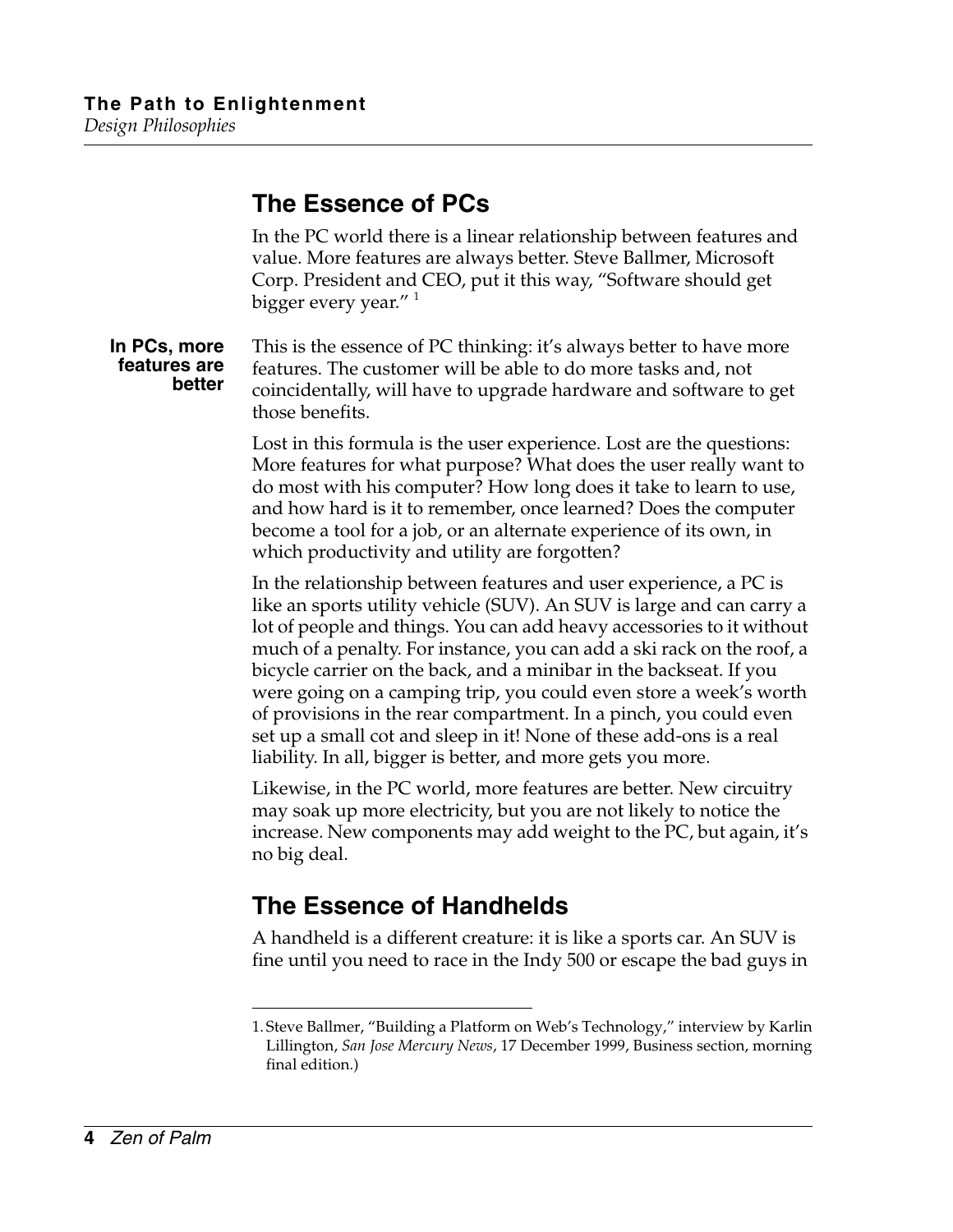|                                                     | a high-speed chase. A sports car doesn't have time for extras that<br>will weigh it down. It has to be maniacally focussed on speed and<br>maneuverability.                                                                                                                                                                                                                                                                                                                                                                                                                                                                                                              |
|-----------------------------------------------------|--------------------------------------------------------------------------------------------------------------------------------------------------------------------------------------------------------------------------------------------------------------------------------------------------------------------------------------------------------------------------------------------------------------------------------------------------------------------------------------------------------------------------------------------------------------------------------------------------------------------------------------------------------------------------|
| <b>Handhelds</b><br>excel at<br>perceived<br>speed. | A handheld must be quick to use. A handheld is like a sports car<br>because it gets the user from one place to another quickly. The actual<br>technical specifications of a handheld are of little real interest to the<br>user. What matters is how quickly she can reach for the device, open<br>it, find the appropriate information, and proceed with her other<br>tasks. How long this interaction takes can be described as perceived<br>speed. It is a measure of the user's subjective experience with the<br>handheld. The user doesn't care how fast the wheels are spinning, if<br>the car is elevated on a rack. People use handhelds to do things--<br>now! |
| Too many<br>features<br>frustrate<br>customers.     | A necessary precondition of perceived speed is an uncluttered and<br>essential set of features. It's fine to sell someone a knife that has 56<br>different uses, but if the user can't find the main blade or the bottle<br>opener without flipping dozens of identical-looking levers, the knife<br>is a novelty, not a tool. Likewise, a handheld application has to offer<br>what the user needs to do and offer it in a way that's quick to learn<br>and easy to use.                                                                                                                                                                                                |
| A handheld<br>must be free to<br>roam about.        | Furthermore, handhelds take on features at a cost. Some hardware<br>features may sound cutting-edge on the marketing brochure, but<br>could increase power consumption enough to seriously degrade<br>battery life. If one of the requirements of the handheld device was to<br>operate without a recharge or new batteries for several days at a<br>time, then the handheld's designers have lost focus. An unfocused<br>and undisciplined loading of features makes the handheld bigger<br>and heavier, leading to a spiral of doom, as shown in <b>Figure 1.1</b> .                                                                                                   |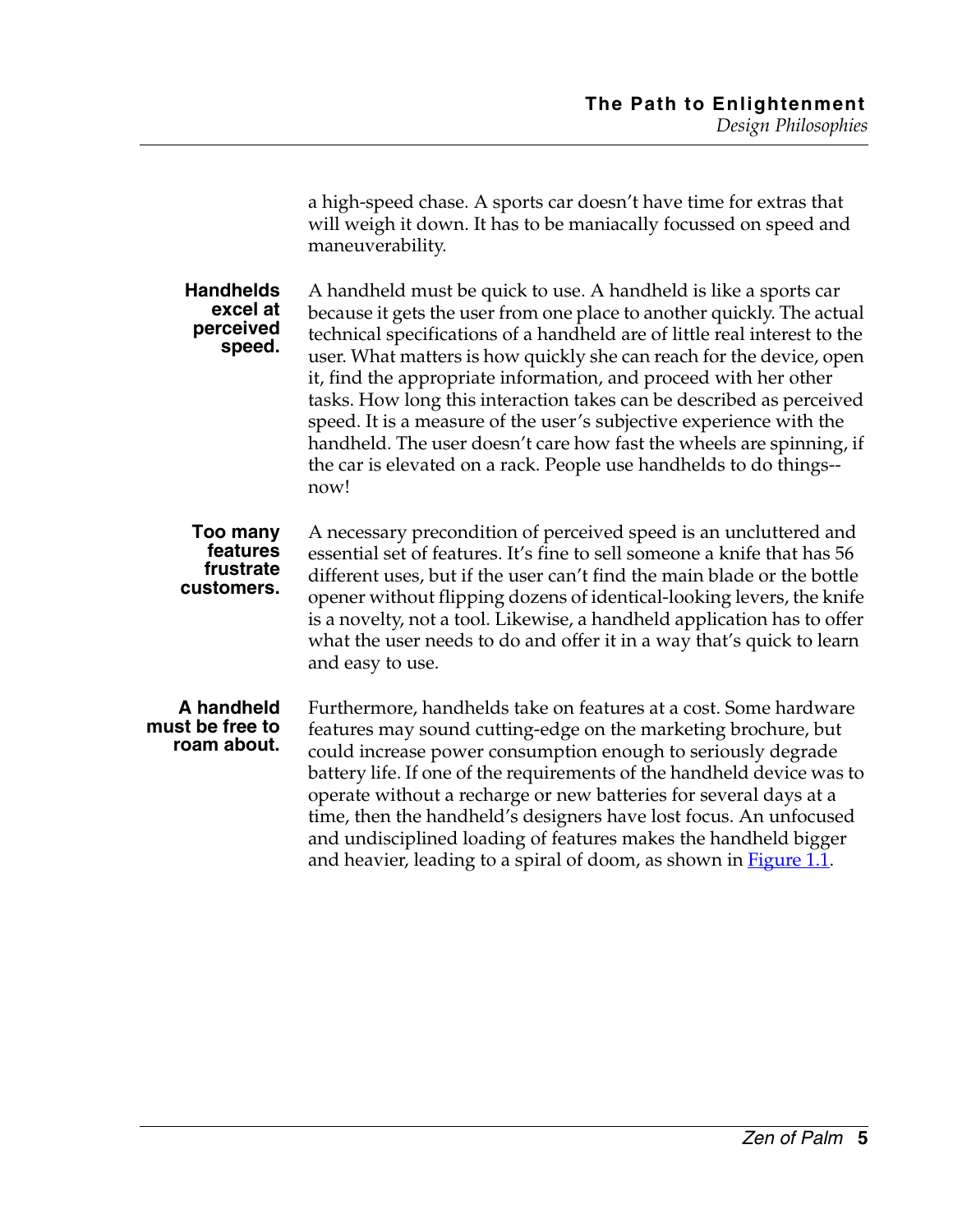<span id="page-11-0"></span>

**Handhelds must be wearable** Handhelds must be more than just portable. Handhelds must be so small and light that a person can carry one everywhere, in a pocket or a purse, without even thinking about it. If the device is a burden to carry, it will get left behind and not used. Ideally, it is like a clothing accessory that the user can "wear." PCs—even laptop PCs—don't have the same portability or power constraints as handhelds.

#### <span id="page-11-1"></span>**Handhelds are about the user**

All this means one thing: there is a point of diminishing returns when adding features to a handheld. Adding too much degrades the user experience, as shown in  $Figure 1.2$ . And the user experience, not a list of features, is what a handheld is all about.



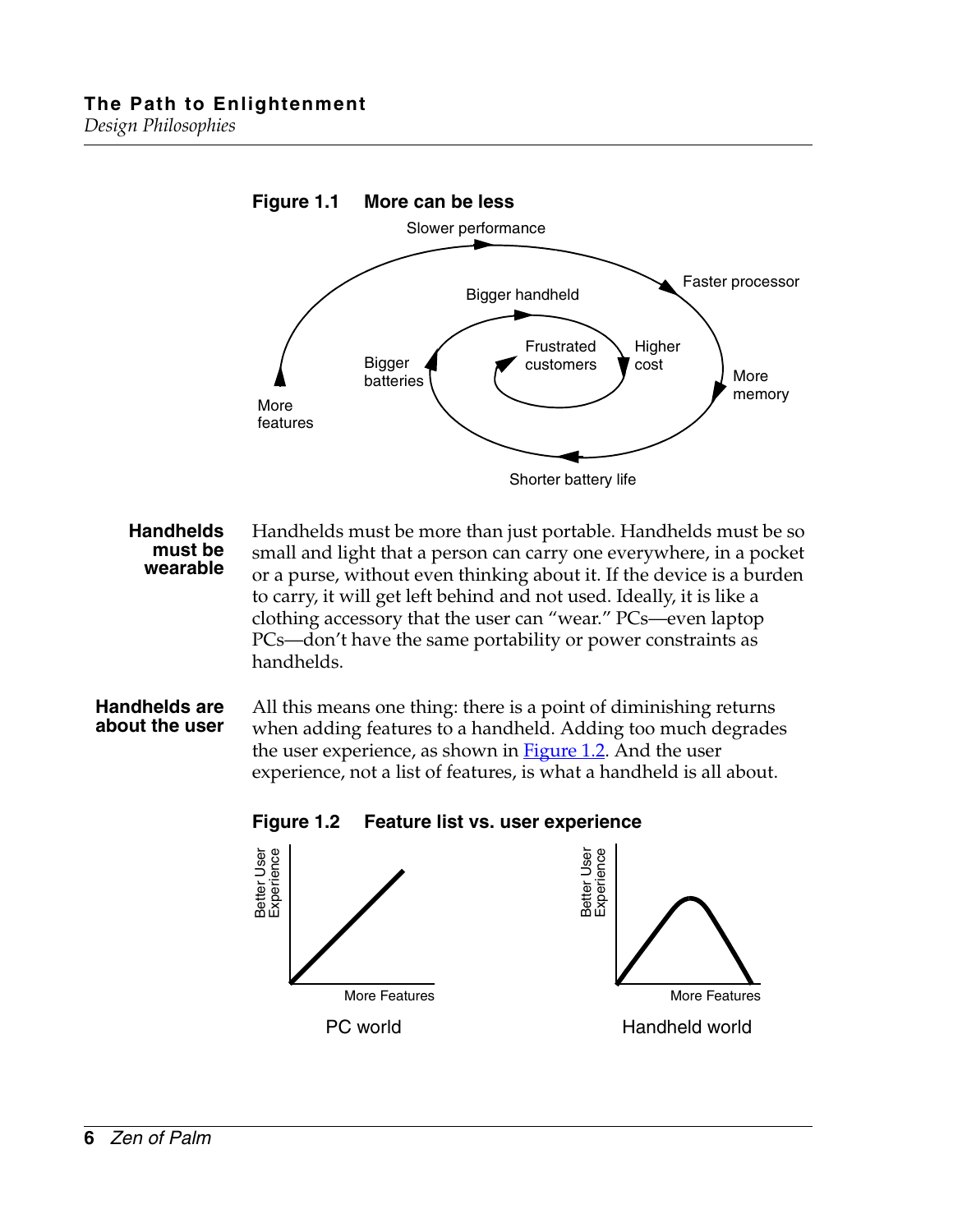## <span id="page-12-0"></span>**Inverse Usage Patterns**

Usage patterns also differ fundamentally between handhelds and PCs. People tend to sit down at a desktop or laptop PC for a few long sessions, using the keyboard, large screen, and hard disk to create and edit large amounts of information. For example, a user opens a word processor or spreadsheet and works for half an hour.

**Handhelds are used frequently but briefly**

People generally use handhelds in frequent, short bursts—more like a watch than a PC. They take a handheld out of their pocket or briefcase to review and update small chunks of information. For example, they look up a phone number or quickly check their schedule. [Figure 1.3](#page-12-2) graphically contrasts how frequently and how long people use handhelds and laptop PCs.

In fact, the usage patterns of handhelds are exactly opposite those of PCs. Therefore, taking similar approaches to product design is a fundamental mistake.

<span id="page-12-2"></span>



Source: Palm, Inc. user surveys.

## <span id="page-12-1"></span>**Different Design Approaches**

When designing for handhelds, you need to take a different approach than when designing for PCs. Trying to fit a full desktop application in the palm of your hand is the worst mistake you can make. It will ultimately lead to failure.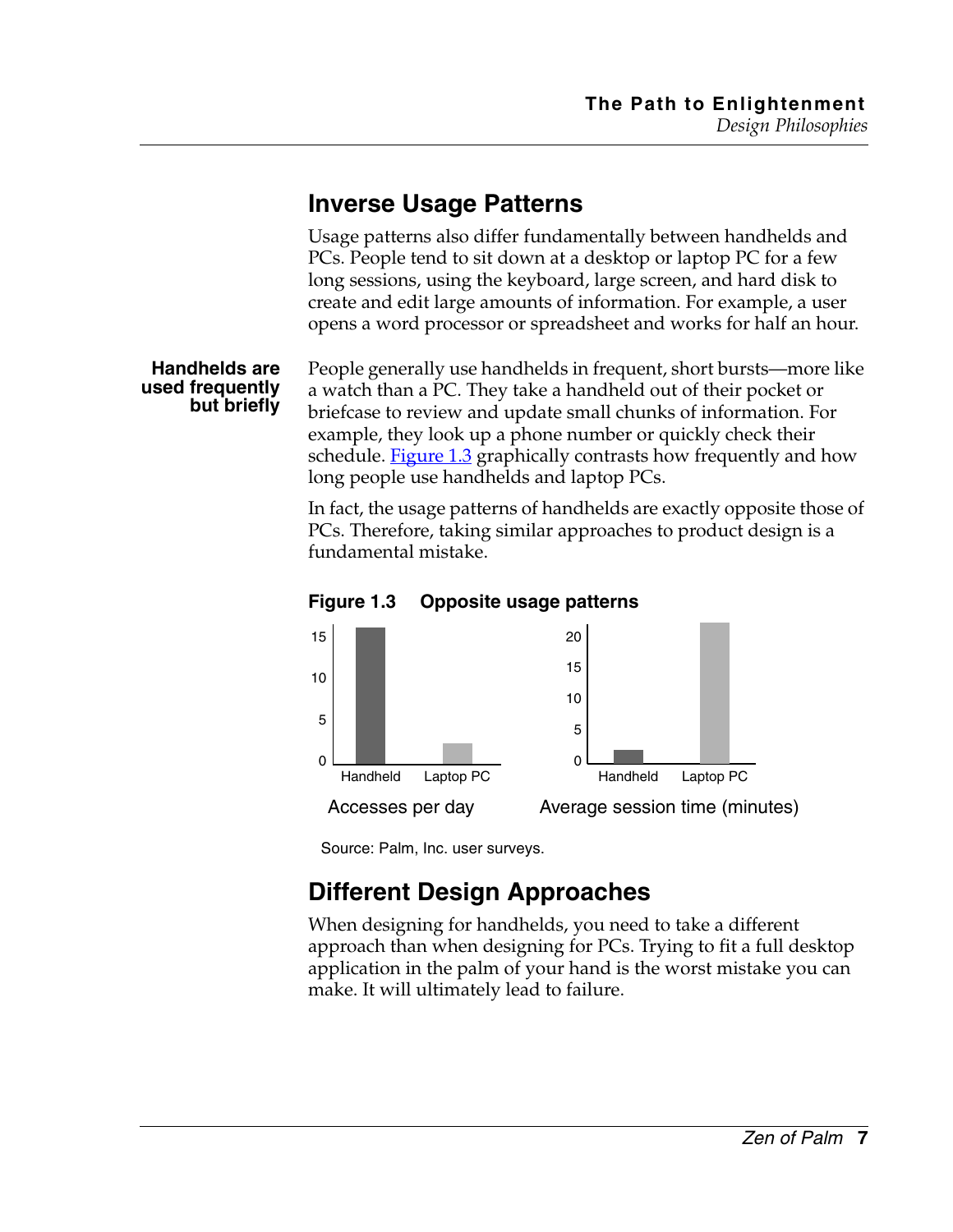#### **PC Approach**

In the PC world, users demand and expect to be able to do many kinds of complex activities. The PC is a tool for doing everything and anything. As a result, applications are typically stuffed with features. They try to cover as many contingencies as possible. In this world where there are few trade-offs for adding functionality, the more features you can give to customers, the better.

#### **Handheld Approach**

The practicalities of the handheld world call for a different design approach. Rather than brute force, you have to focus on clever solutions. Hone in on what really matters. A handheld application that is overstuffed with features actually fails its users. You must carefully consider what's important to put in and what's important to leave out. You will find this approach more challenging, but the sleek, usable handheld application that results will be worth your effort.

#### **Power is the ability to get the job done**

Don't misunderstand us: customers of Palm-Powered products do want power! But the power they seek is the ability to get the job done. If more features and functions makes a product cumbersome to use, they don't provide any real power.

If a few well-chosen features enable you to get the job done, you've created an application that is actually more powerful than a featureheavy one that obscures the user's primary goals. Remember that utility and convenience equal power.

### <span id="page-13-0"></span>**Solution to Riddle #1**

Now we're ready to answer the first riddle. We understand the essential difference between PCs and handhelds. We know that when you add feature after feature to a handheld, you reach a point of diminishing returns and customer frustration. We know that people use handhelds and PCs differently—a few long sessions with a PC and many short sessions with a handheld. In these short sessions, too many features make a handheld cumbersome. On handhelds, the most straightforward designs are the most powerful.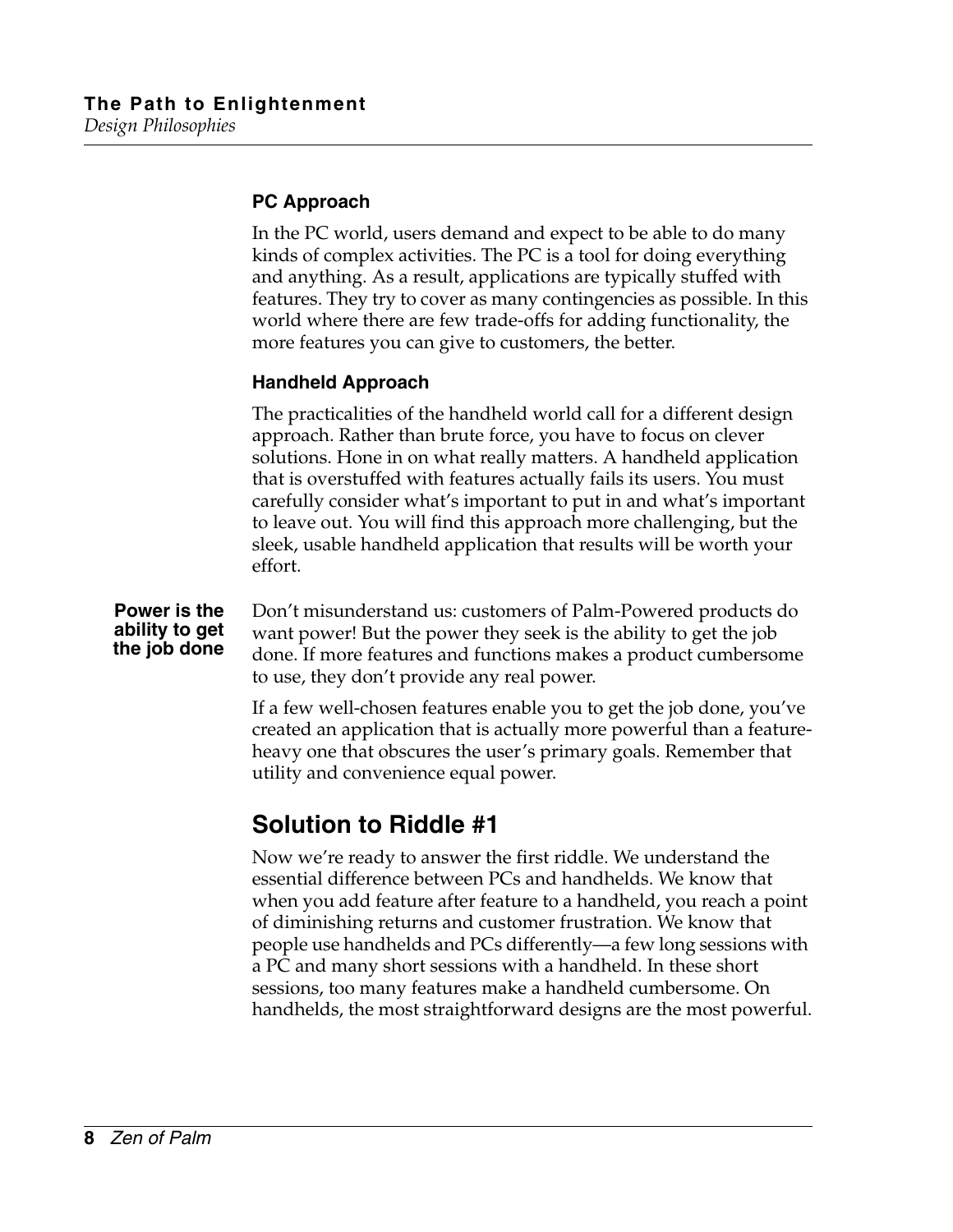

#### **Q: How can a gorilla learn to fly?**

#### **A: Only by becoming an eagle.**

Learning to fly means learning to think like an aerodynamic creature—one that takes off, ascends, swoops, glides, and lands. It means leaving transportation of coconuts to the gorilla.

If you want to soar like an eagle and design successful products for the Palm OS platform, you must be willing to set aside instincts, knowledge, and experience that you acquired designing PC products.

A note of encouragement: Once you learn to design successful handheld applications, you will find pleasure in whittling down a vaguely-defined, feature-riddled PC application and making it fly on the handheld. You will learn that although the eagle might covet the gorilla's massive strength and long arms, if it had these features it could not get off the ground.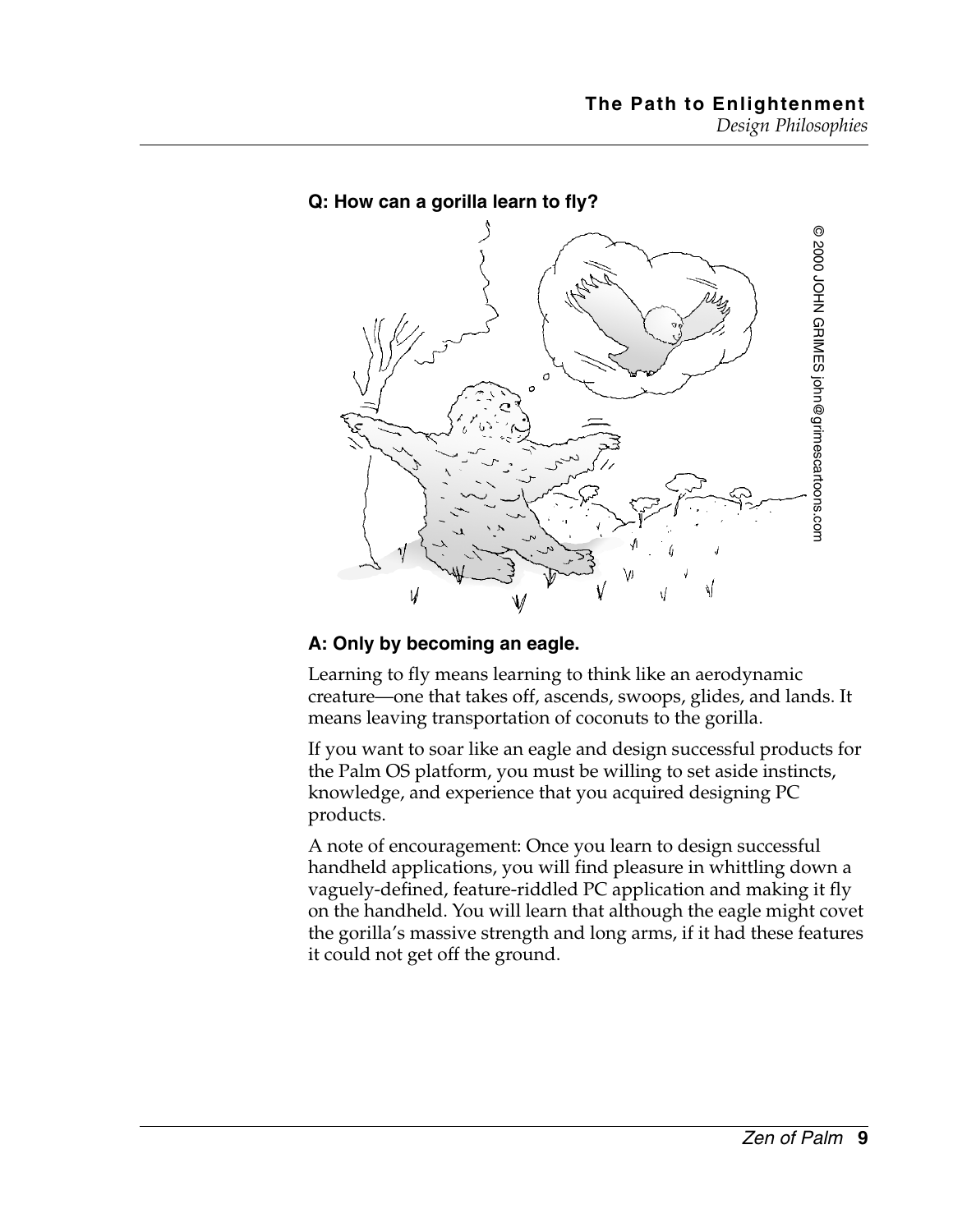## <span id="page-15-0"></span>**Design Practices**

Now that we've established our philosophy, let's take a look at design practices. We will consider a more obscure and strange riddle.

#### **Riddle #2 Q: How do you fit a mountain in a teacup?**



#### **Hint: Why put a mountain in a teacup?**

You will not solve the second riddle or design a successful handheld product if you are still in the more-is-better PC mindset. Less-ismore thinking means taking a step back to ask what matters. Let's explore what matters in Palm OS applications.

## <span id="page-15-1"></span>**A Balance of Features**

Palm's first product was successful because it struck a balance among the following key qualities:

- Pocket size
- Fast response
- Easy to use
- Low cost and high value
- Worry-free battery life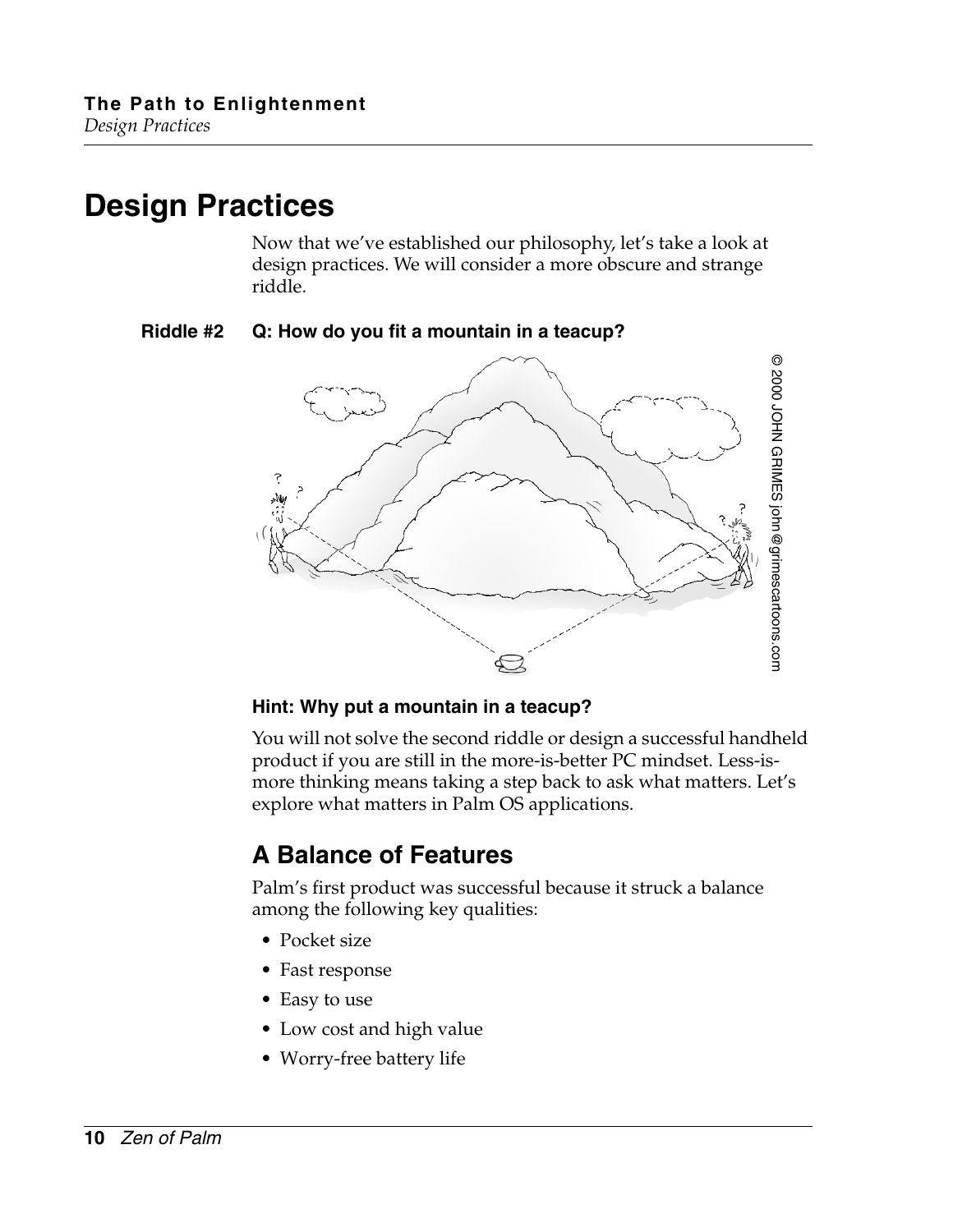• Seamless connection with PCs

All of these qualities are important individually, but Palm scored by integrating them all in a balanced way. Before Palm, excellence in one characteristic tended to rob the product in other characteristics. For example, data-bank organizers are tiny, fast, cheap, and have long battery life—but are so hard to use that they end up in drawers. The Newton and Magic Cap products were easier to use but were too big, cost too much, and devoured batteries. Palm OS products must incorporate all of the qualities listed above.

It's worth noting that the original Palm Powered device did not incorporate all of the key qualities by chance. These were the design goals that were laid out in advance: It must be small enough to be unconsciously portable. It had to be fast and easy to figure out. It must connect quickly to a PC. It's batteries must last a long time. It must meet customer price points.

#### **Focus on benefits to users**

The list of key qualities emphasizes benefits to users, not the underlying technical features that produce the benefits. PC product development typically proceeds from the opposite direction. The starting point is a checklist of technical features that sound impressive: 500MHz, 128MB, 12GB, and so on. The actual benefits users get from these features aren't always so clear.

Palm OS products succeed not on the sheer size of their technical features, but on the merits of their user benefits. **Table 1.1** shows the relationships between the key user benefits of Palm OS products and the technical attributes that produced those benefits in the original Palm Powered handheld.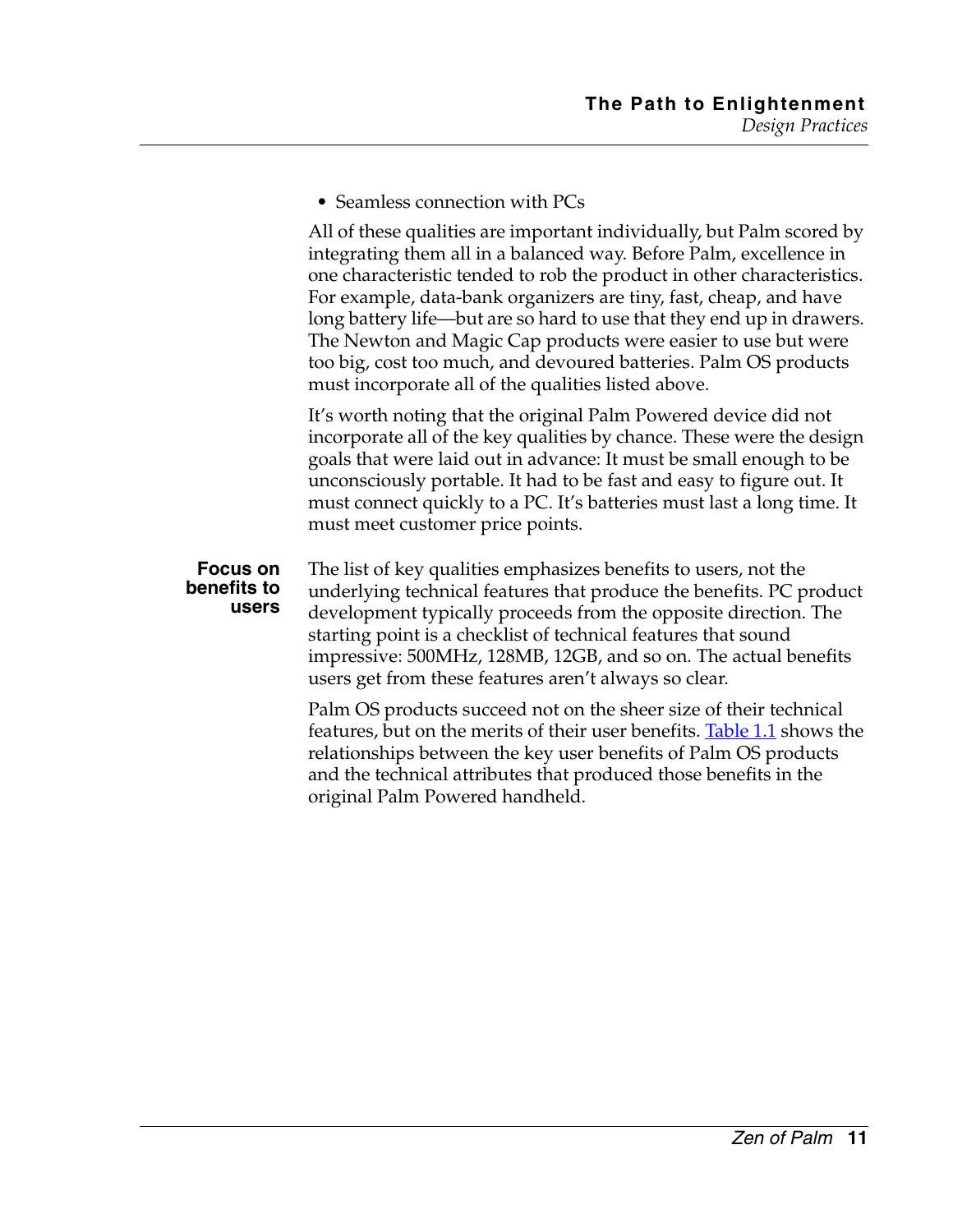<span id="page-17-0"></span>

| <b>User</b><br>benefit             | <b>Enabling technical attributes of first Palm</b><br><b>Powered handheld</b>                                                                                                                                                                                                                                                                          |
|------------------------------------|--------------------------------------------------------------------------------------------------------------------------------------------------------------------------------------------------------------------------------------------------------------------------------------------------------------------------------------------------------|
| Pocket size                        | • Small display<br>• High level of hardware integration<br>• Small software footprint<br>• Compact data structures                                                                                                                                                                                                                                     |
| Fast and<br>easy                   | • Compact, task-oriented software<br>• Software has low overhead, low<br>abstraction, and low modularity<br>• One application runs at a time<br>• Data stored in a low-overhead database in<br><b>RAM</b><br>• Graffiti <sup>®</sup> power writing<br>· Minimal synchronization time                                                                   |
| Low cost<br>and high<br>value      | • Inexpensive components<br>• Small RAM and ROM sizes <sup>1</sup><br>· Minimal hardware expansion<br>Secondary storage omitted from original<br>product; support added in later models. <sup>1</sup>                                                                                                                                                  |
| Worry-free<br>battery life         | • Static/pseudo-static RAM<br>• Small RAM and ROM sizes <sup>1</sup><br>• Automatic shut-off<br>Secondary storage support omitted from<br>original product; added in later models<br>after battery life issues were solved.                                                                                                                            |
| Seamless<br>connection<br>with PCs | • Integrated, cooperative synchronization<br>between handheld and PC applications<br>• Common data manager design for easy<br>application tracking of changes and low<br>handheld processing during<br>synchronization<br>• Customized conduits synchronize all kinds<br>of data during a single session<br>• Synchronize via serial or USB connection |

#### **Table 1.1 User needs determine technical attributes**

1. Current Palm Powered handhelds have expansion slots and serial ports.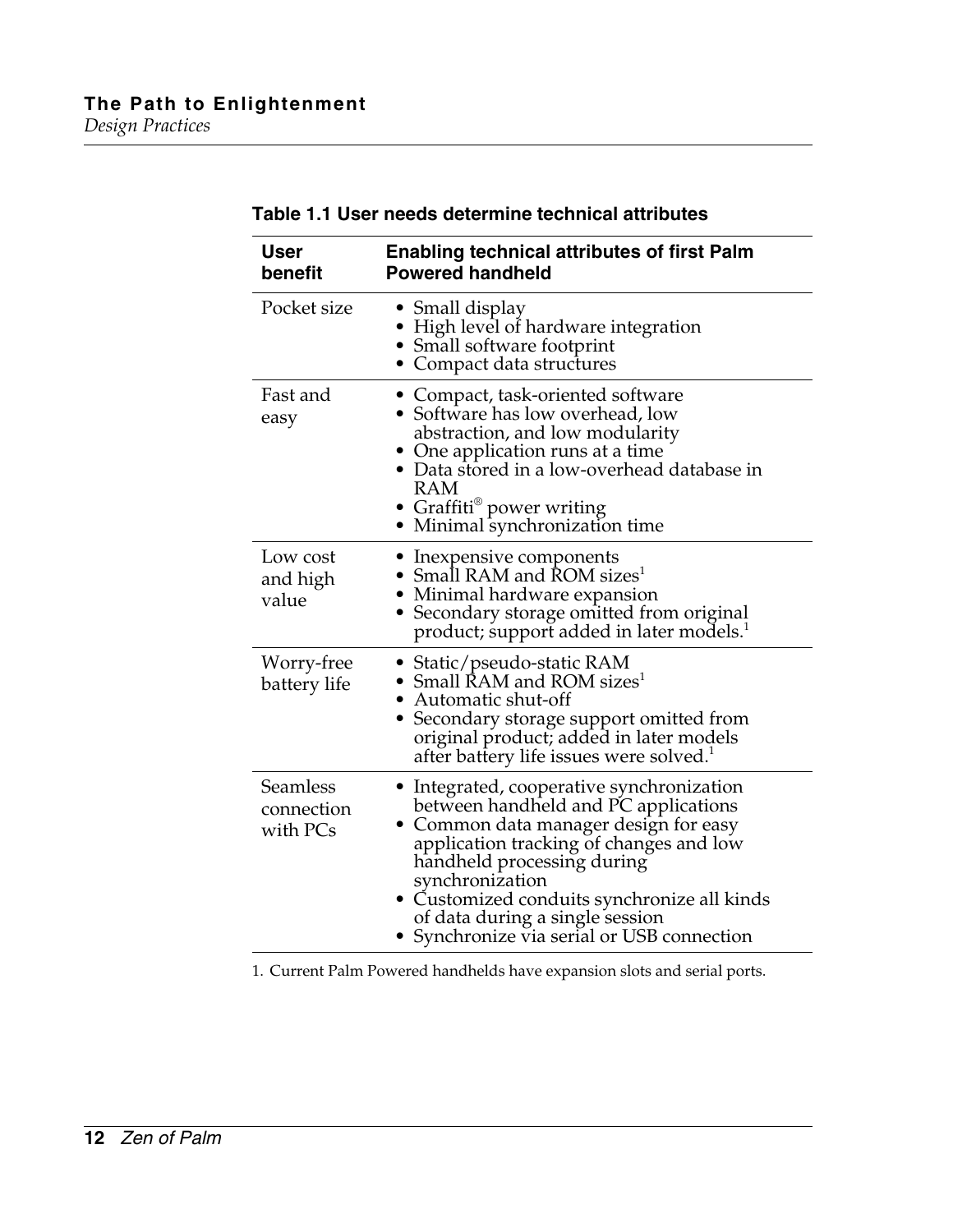## <span id="page-18-0"></span>**Nirvana: The Sweet Spot**

When designing applications for handhelds, you must carefully determine which features to add and which ones to leave out. Recall from the earlier discussion about the essence of handhelds that including too many features in a handheld product degrades the user experience. For instance, too many features in an application can clutter the relatively small screen with lots of buttons and icons and such.

<span id="page-18-1"></span>**Balance features with the user experience** Your product needs enough features for the optimal user experience and no more. You may even have to omit some interesting features for the sake of a better overall user experience. The sweet spot at which you achieve an optimal balance of features and user experience appears at the apex of the curve in a graph of features vs. user experience, as shown in **[Figure 1.4](#page-18-1)**.





Determining an optimal set of features is like finding diamonds in a mountain. You don't want the whole mountain, just the important chunks.

The graph in **Figure 1.4** also provides a reminder of the difference between PC thinking and handheld thinking. PC thinkers look only at the features axis. They neglect the question of whether the user benefits from these features and whether new features make the product too complicated to use.

Handheld thinkers look at the overall curve. They see that piling on features in the style of in the PC style would move Palm OS products lower on the user-experience axis. When PC thinkers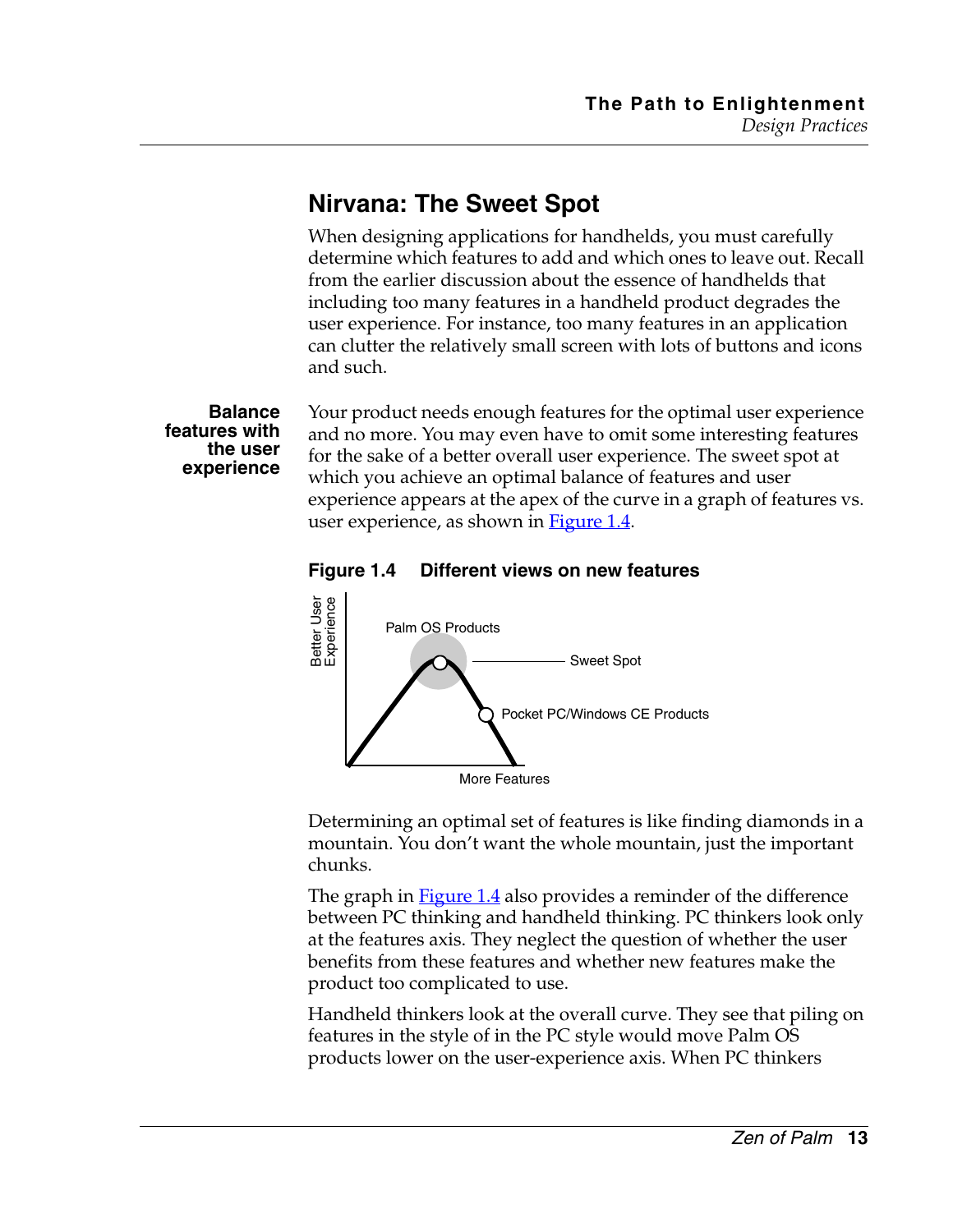|                                                                 | recommend rushing along the features axis to make a product seem<br>better, handheld thinkers know this could make the product worse.                                                                                                                                                                                                                                                                     |
|-----------------------------------------------------------------|-----------------------------------------------------------------------------------------------------------------------------------------------------------------------------------------------------------------------------------------------------------------------------------------------------------------------------------------------------------------------------------------------------------|
|                                                                 | In the early days, critics said to Palm: "You guys are idiots for not<br>matching PC features. Customers want more features no matter<br>what. And they're going to decide to buy based on a check list of<br>features." Palm product designers did their testing, held their<br>ground, and brought out a product that people-ordinary people-<br>could use from the first day and every day thereafter. |
|                                                                 | This conviction and leap of faith paid off. The Palm OS platform<br>now commands 80% of the handheld market. PalmSource licensees<br>market a host of useful and popular products based on these<br>underlying principles.                                                                                                                                                                                |
| <b>Added features</b><br>must improve<br>the user<br>experience | Handheld thinking is about balancing available technology and<br>utility. When faced with the possibility of a new feature, ask two<br>questions:                                                                                                                                                                                                                                                         |
|                                                                 | • What do we gain in user satisfaction?                                                                                                                                                                                                                                                                                                                                                                   |
|                                                                 | • What does it cost in terms of user confusion and hardware<br>resources?                                                                                                                                                                                                                                                                                                                                 |
|                                                                 | Let's consider an example. A proposal to add a menu bar that's<br>always visible should be vetoed reflexively, because the handheld<br>screen is too small. But how about displaying the menu bar<br>whenever the user taps the application's title tab? This                                                                                                                                             |

improvement, part of the Palm OS since version 3.5, has no negative effect on the novice user, but adds flexibility for the power user. It also costs nothing in hardware resources.

## <span id="page-19-0"></span>**Pragmatic Innovation**

Achieving an optimal balance of features and convenience—that is, focusing on what matters—is the core of the Palm OS design philosophy. An ability to focus on what matters and provide a practical solution is what you need to create successful Palm OS products. One approach is the following:

- Identify the problems
- Find the simplest solution to each problem
- Get rid of everything else.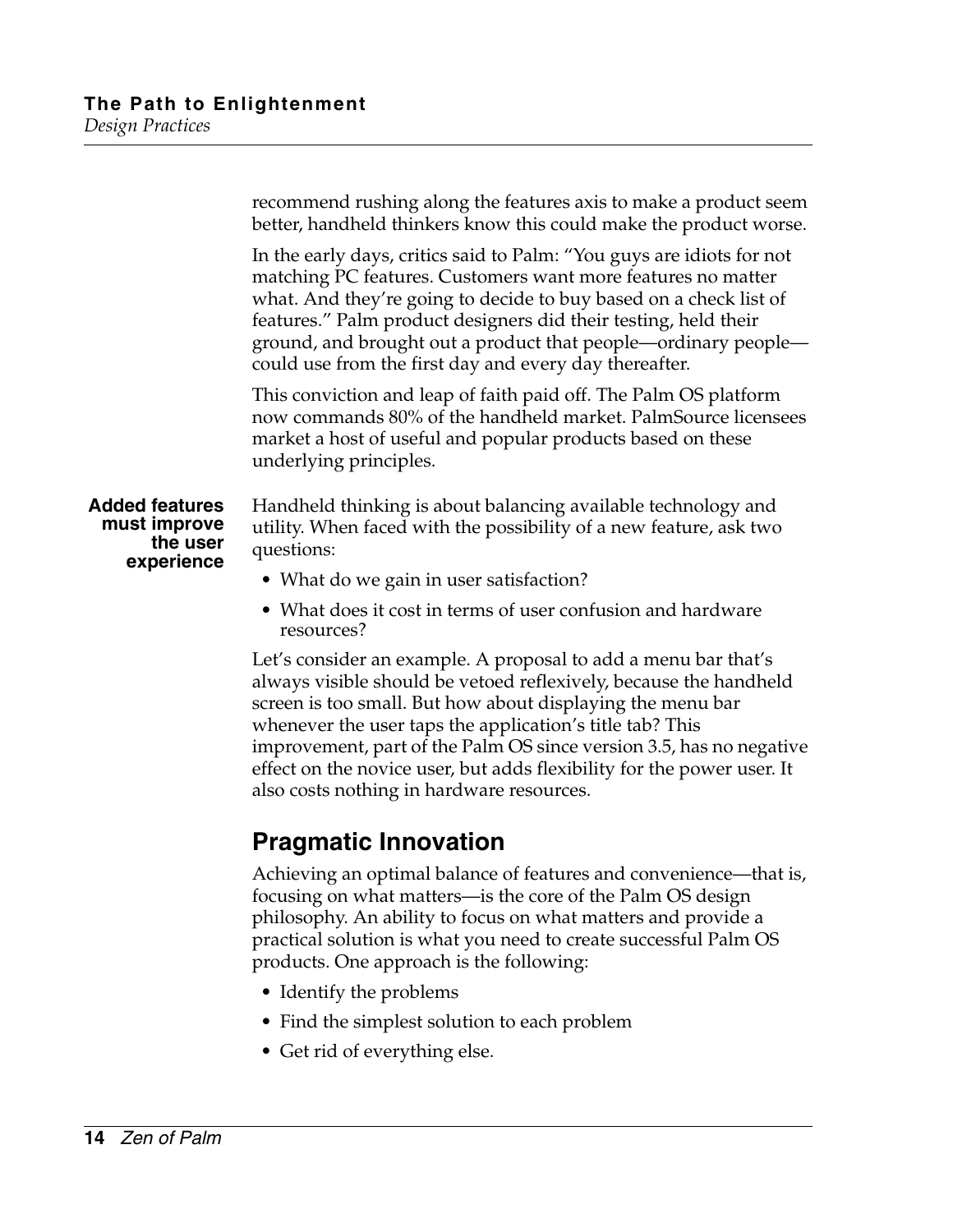#### **Innovate to make technology really useful**

This is the approach taken by the team that created the original Palm Powered handheld device, and can be summarized by the phrase "pragmatic innovation." This vital part of the Palm OS culture simply means: do not use technology for technology's sake. Instead, try innovating. Make technology really useful. Limit yourself to a mature technology or to one that you can make work efficiently.

For example, Graffiti writing was the first form of handwriting recognition that was actually practical. A compelling technology such as handwriting recognition that is implemented poorly is useless and even destructive. You need to apply a new technology in a way that will satisfy the customer. If you can't, the technology (or your implementation of it) isn't ready yet.

## <span id="page-20-0"></span>**Determining the Need**

You get pragmatic innovation started by identifying the problems that your handheld product needs to solve. Determine what the users of your product need to do.

To accomplish this, you must sometimes question what customers ask for! This doesn't mean to overrule the customer. It does mean that you may have to refine your questions. Return to your representative users with prototypes that realize the trade-offs implicit in what they originally asked for. Given technological limitations, propose alternate solutions and see how the users react. It is your job to meet the user's need—today, using available technology, innovating wherever possible, but with on eye on the clock. The customer is waiting.

**Find the real problems behind what customers ask for** For example, when Graffiti writing was developed, customers were asking for natural handwriting recognition. But natural handwriting recognition required a much faster processor and plenty of memory, which together required bigger batteries. Adding all these things to a handheld would have weighed it down and made it cost too much for the market.

> Instead, the designers recognized that the real problem was how to enter text. This problem could be solved without natural recognition. They solved the text entry problem with a simple writing method that works efficiently yet is fast, accurate, easy to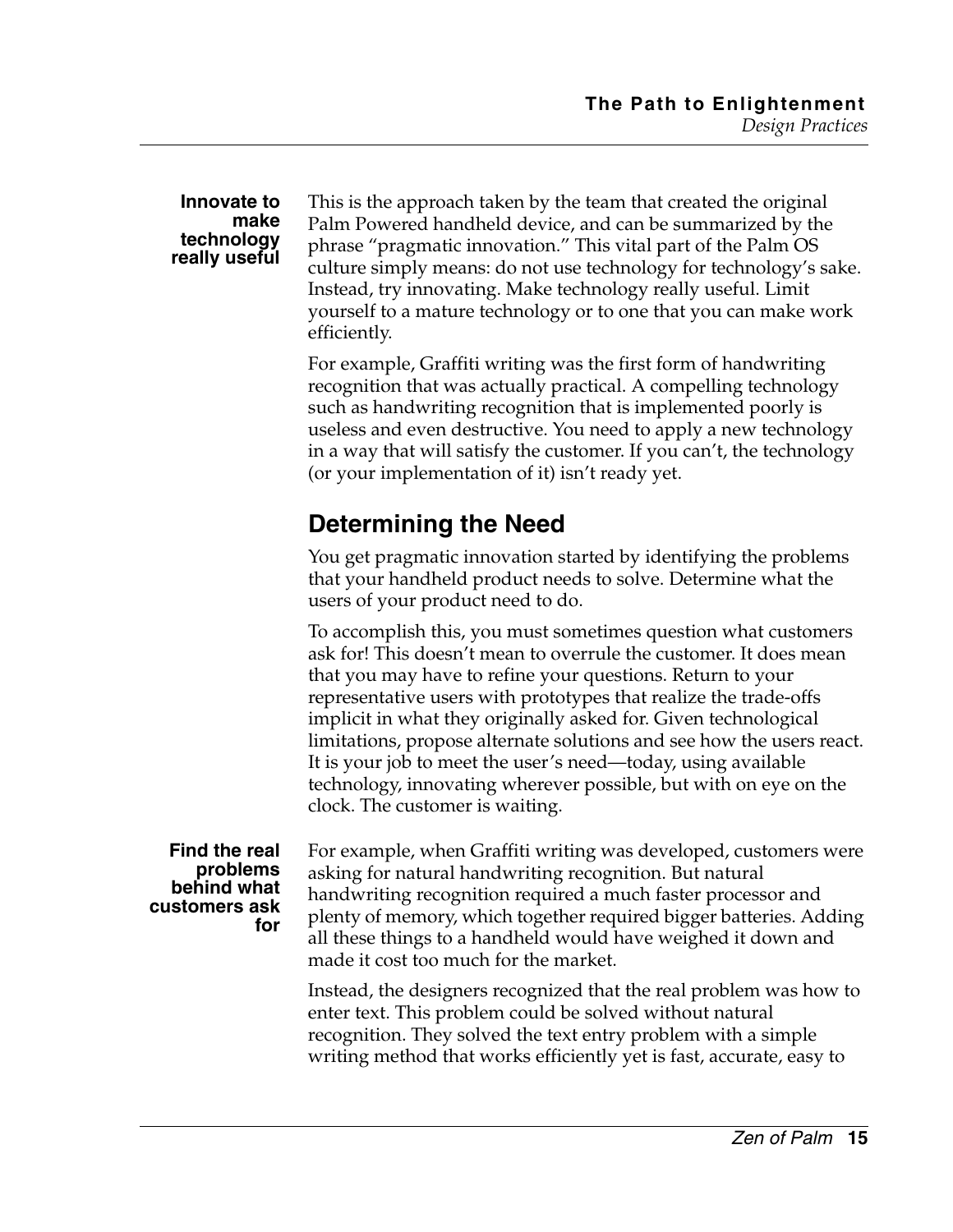use, and doesn't take too long to learn. In addition, Palm OS applications were designed to require minimal handwriting. Other input methods that require only tapping were more efficient than any kind of handwriting recognition.

Similarly, when Palm developed its first handheld, customers asked for two-way wireless e-mail built-in. The technology available at the time would have significantly increased the cost and size of the handheld, pushing it right out of the sweet spot. Palm decided that this problem could be solved by developing seamless connection to a PC. Time and money went into streamlining and perfecting the synchronization process. The result was one-button synchronization.

In both cases, the solution was one appropriate to the moment. As time passed, PalmSource and the Palm Economy (that is, our licensees and our third-party developers) came up with even better solutions. Consider the case of Graffiti. First, a third party released a software alternative to Graffiti. Then came a hardware solution—the foldable keyboards. Most recent of all, are the mini "thumb" keyboards that snap into the serial port. Consider the case of twoway wireless e-mail. The first response came from a hardware manufacturer who produced a snap-on wireless modem for the Palm III. In 1999, Palm, Inc. introduced a handheld with wireless connectivity built in, the Palm VII. PalmSource continued to support Palm Powered modems by releasing the MIK (Mobile Internet Kit).

Answer the needs of the customer today. Then you or someone else in the Palm Economy can circle back and invent an even more sophisticated answer later.

**Don't be afraid to respond to an answer with more questions.**

The trouble with listening to customers too literally is that they do not always understand the limitations and consequences of the technologies they ask for. They don't realize that getting exactly what they ask for can be quite unpleasant.

If you're developing a custom application for a company that plunks down a huge checklist of features, go down the list feature by feature and find out why each one is there. Understand what the customer actually needs to do. Come up with appropriate and efficient solutions. Then present them to the customer.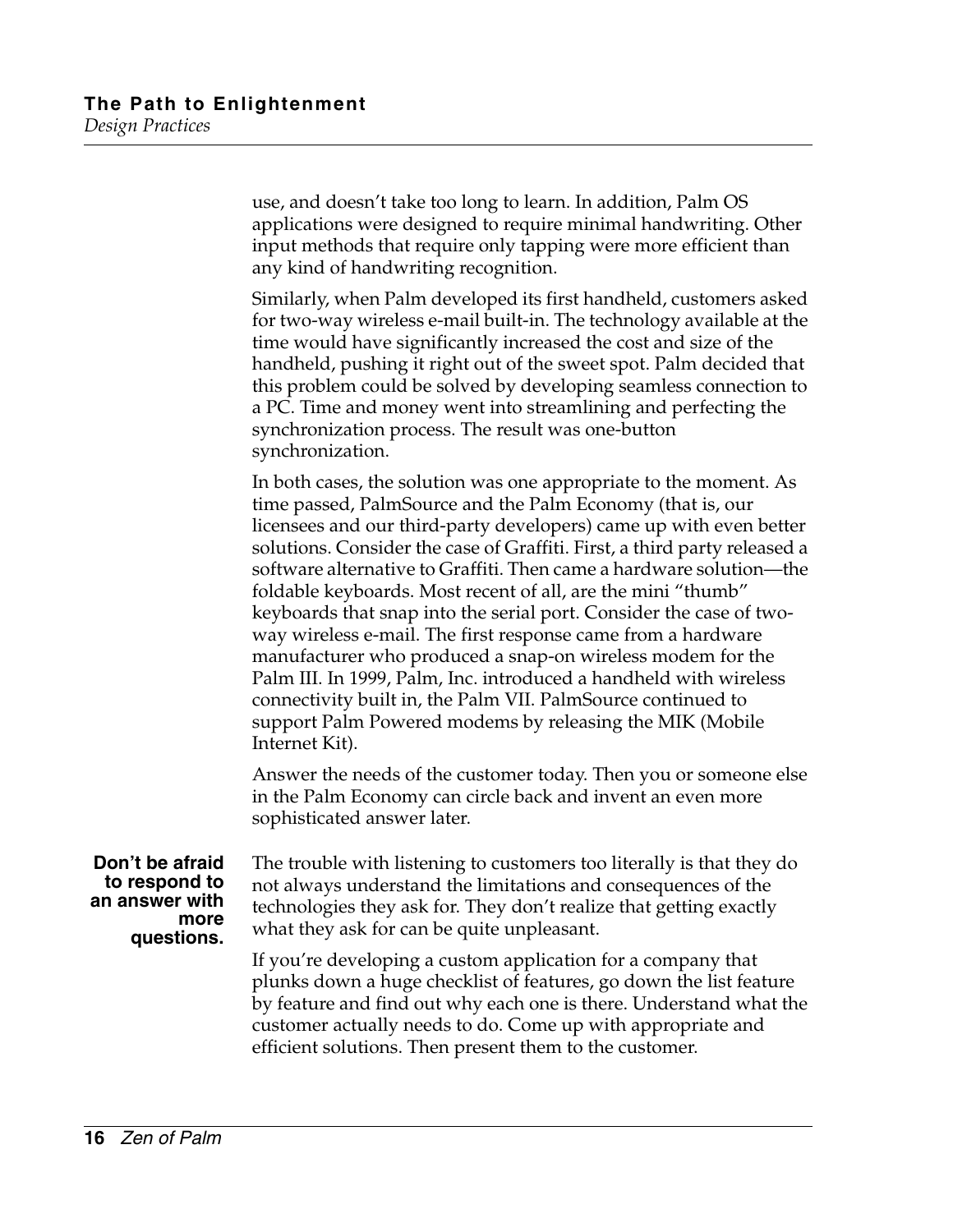#### **Ignore conventional wisdom**

Not only must you look beyond what customers ask for, you need to ignore a big part of what your competition does. Chances are good that they are probably following conventional wisdom. If you follow them, you will not, by definition, be innovating or differentiating.

As stated before, figure out what tasks your customers are trying to do. Those are the problems your product should address. In the case of Graffiti writing, the designers saw that natural recognition was a means rather than an end. What customers really needed was some kind of writing method that works well. Similarly, the designers concluded that the built-in applications had to be practical. If handheld applications had all the bells and whistles but were not practical, those "power" features would have no real value.

When you ignore convention, you must be ready to stand your ground. If your design is good and you have tested it with users to confirm that it works (as described under "Design Validation" on [page 27\)](#page-32-0), then don't let other people talk you out of it. Listen to qualified critics who make comments based on thoughtful observation. If they don't understand your design, try to learn why not and eliminate any sources of confusion. But watch out for people who are uncomfortable simply because your idea does not conform to conventional design. These people will confuse you and pull you back to where they are—conventionality.

Stay your course. Success paves the way for more innovation. The success of the initial Palm Powered devices gave birth to the Palm OS platform. In time, third-party developers came out with their own versions of the built-in software that made different ease-of-use trade-offs. By staying the course in the first place, PalmSource ultimately brought users a variety of solutions to their personal information management needs. Moreover, PalmSource enabled the creation of thousands of third-party applications, some of which do things we never even thought of!

## <span id="page-22-0"></span>**The 80/20 Rule**

You can forestall feature overload by applying the 80/20 rule: Focus on what users do 80 percent of the time and try to ignore the other 20 percent. Accommodate what most people need to do, but don't add complexity just to address fringe cases. Keep in mind that you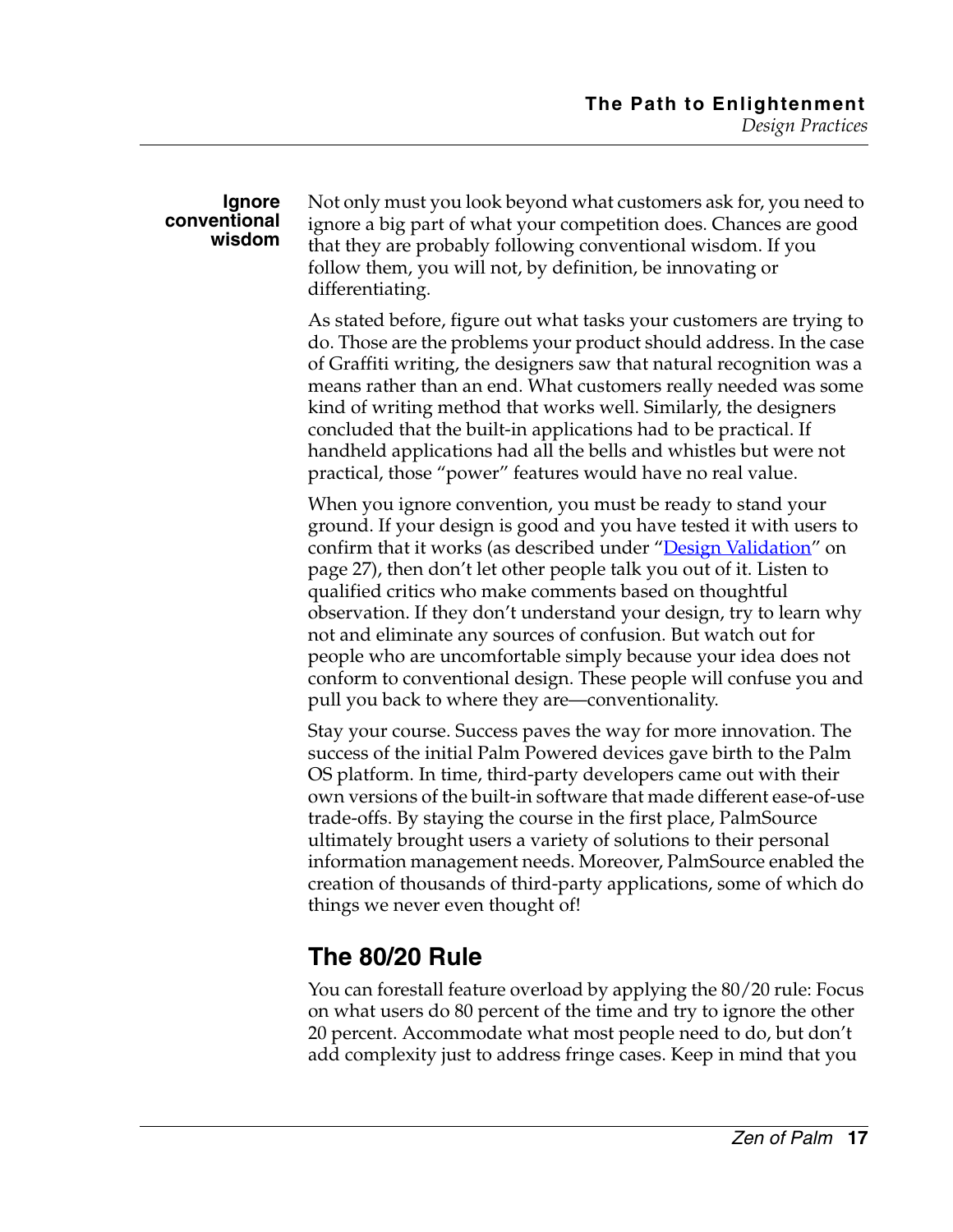and most of your coworkers are not "most people." You use technology intensively, so you probably shouldn't apply the 80/20 rule to your own activities. Apply the rule to what typical users do.

You'll find that this approach will sometimes lead to solutions that are unusual or unorthodox. For example, using the Address Book button to beam a business card is architecturally odd. Palm OS software designers, however, applied the 80/20 rule and decided that one of the most important uses of infrared (IR) would be to send business cards. Then they came up with a way to make it happen just by pressing the Address Book button for two seconds.

Another example of the 80/20 rule: Pressing the Date Book button takes you to the current date. Why? Because 80 percent of the time, users want to see what they have scheduled for today. Additionally, the standard Date Book application has repeating events but doesn't cover every possible case of repetition. Thus, it accommodates what most people want to do but refuses to add complexity merely to include fringe cases. For example, to schedule an appointment for the second and fourth Thursday of every month, you must enter it twice in the Date Book (one repeating on the second Thursday and the other repeating on the fourth Thursday).

**Focus on what users do 80 percent of the time**

Your challenge is to take a hard look at the problems you are solving. Ask yourself what it is that people want to do with your application and how often. What do they want to do occasionally? What do they want to do every week? Every day? Several times a day? Employ the 80/20 rule.

## <span id="page-23-0"></span>**Scaling the Problems**

As you specify the problems that your Palm OS application is going to solve, it's important to scale them to the handheld world. In the PC world, designing a robust architecture that supports all conceivable cases is desirable and sometimes required. In the handheld world, you do not have the luxury of covering everything. Overly broad solutions actually shortchange the user! You need to design a handheld product as you would prepare for a backpacking trip, not for a car camping trip. If you're driving somewhere, you toss in extra shoes, canned food, beverages, whatever you please. You don't really think much about it. If you're backpacking,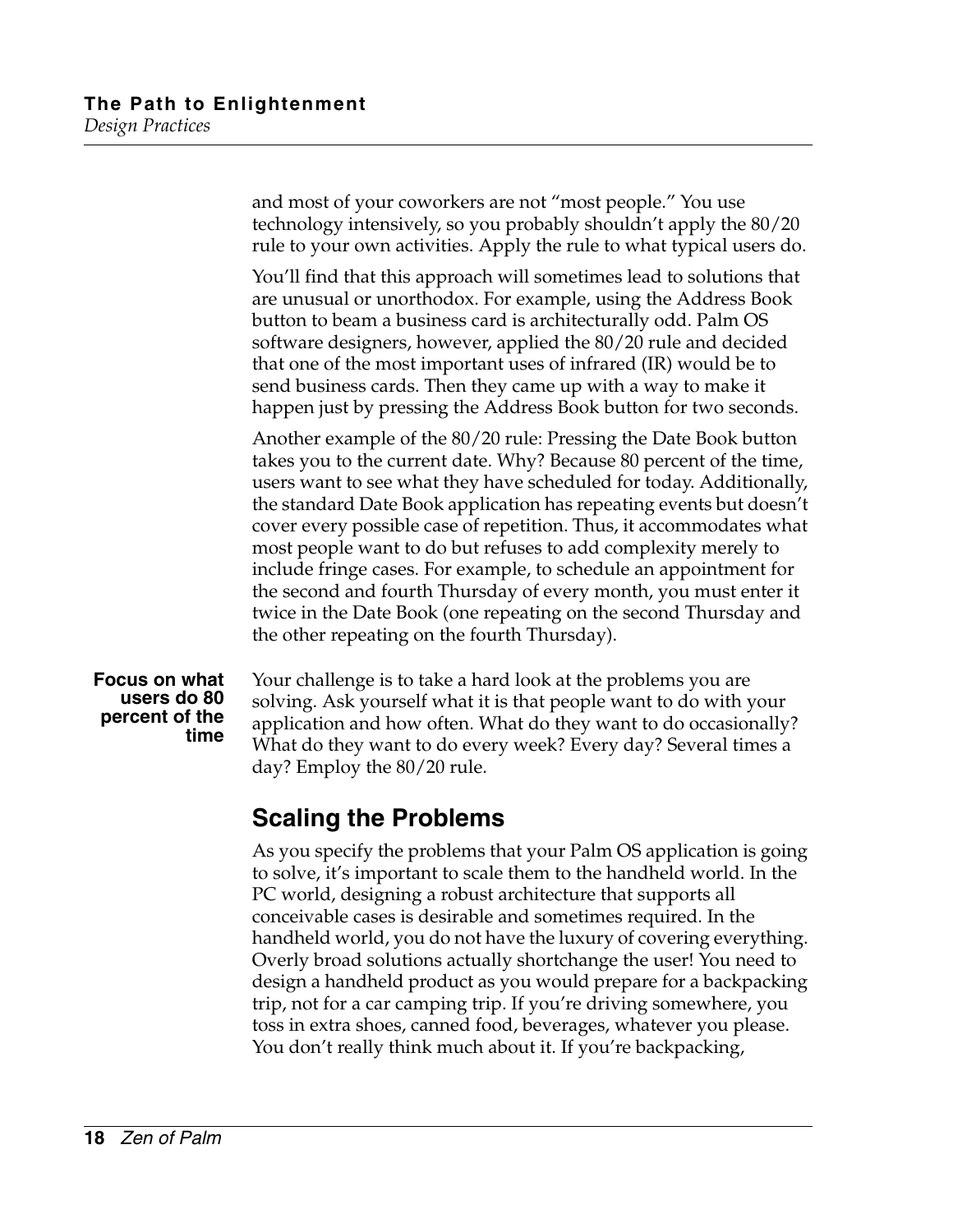however, every ounce matters and every item you bring needs to really deserve to be there. For example, a six-pack of soda might be tasty, but would you really want to lug it around for five days? Whether you're backpacking or designing a Palm OS product, you don't pare down from 100 percent. You start at zero and work your way up. Start with nothing, and add only essentials—one by one. The Memo Pad is a good example of scaling problems for a handheld. It's designed for jotting down notes. It wasn't designed for creating lengthy, formatted documents, which is the kind of word processing people do on a PC. It had only one font at a time, only one text style, and no paragraph formatting ruler. The Memo Pad was designed for a small screen, limited memory, and the difficulty of text input on the go. Text processing on a Palm Powered handheld has come a long way since 1996—thanks in part to our third-party developers. The Memo Pad, however, still serves its original purpose: inputting short notes for future reference. Sometimes you may want to decompose a large PC application into two or more smaller applications for the handheld. For instance, a large PC word processing application can accommodate short notes

**Decompose a large PC application into multiple handheld applications.**

or longer business letters. On a handheld, however, the customer is better off using several smaller, more focused applications. For instance, she should use the Memo Pad for jotting down brief information for handy reference. On the other hand, to write business letters, she should download one of the many fine word processing applications produced by members of the Palm Economy.

## <span id="page-24-0"></span>**Sharing the Work**

Your handheld application doesn't have to solve all the problems itself. You can assume most handheld users have PCs as well, and you can let the PC do your handheld application's heavy work. This means you can scale down your handheld application by shifting some of the work to a companion PC application. If you were designing a car, you wouldn't have to put a large refrigerator in the car. You could safely assume that the owner has a refrigerator at home. If you needed to be sure that the owner can keep the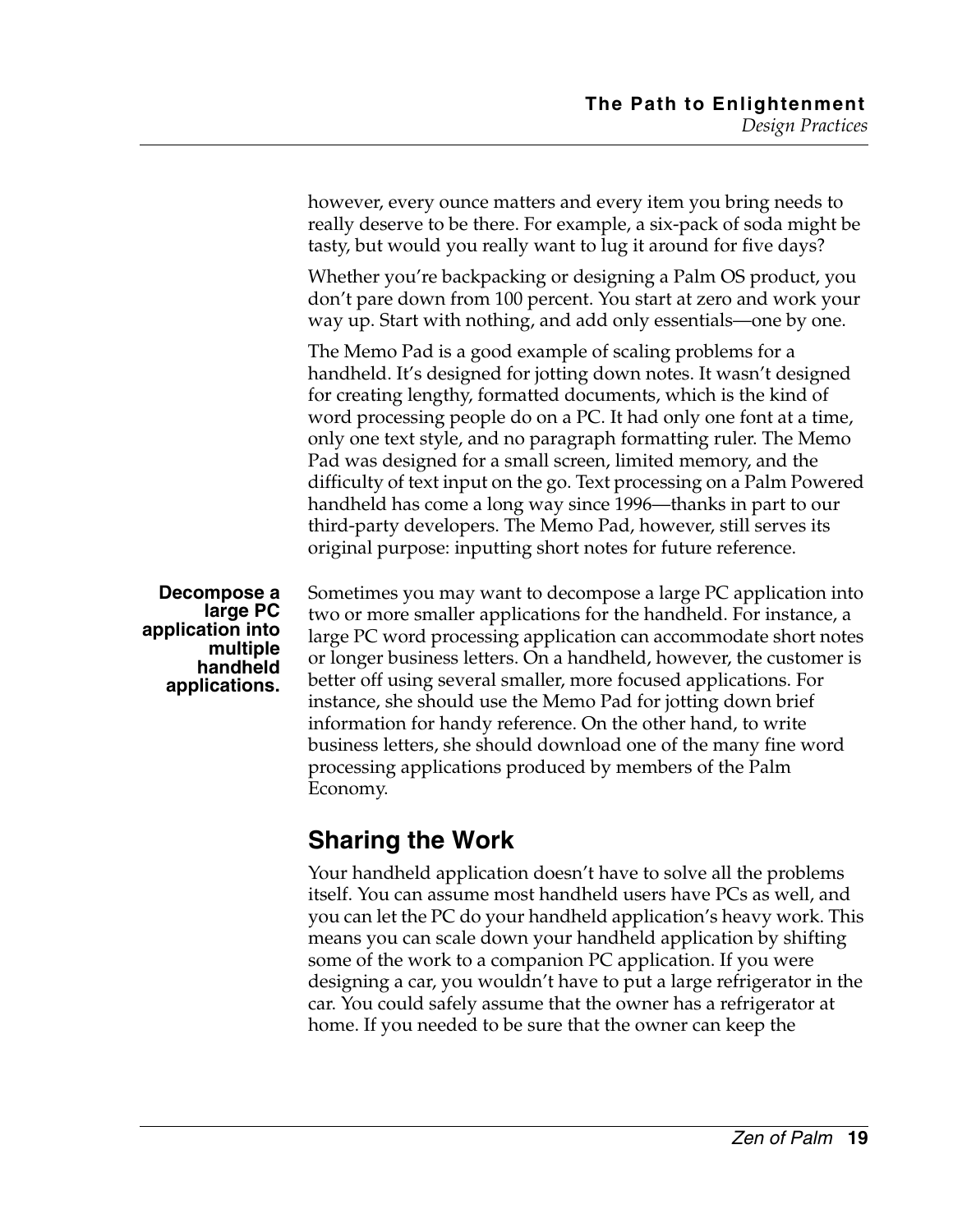*Design Practices*

occasional beverage cool on a long drive, you might just throw in an small ice chest.

#### **Let a companion PC application do the heavy work**

Work sharing is exactly what the PalmSource Expense application does. This application is designed for quickly jotting down expenses such as "Taxicab \$6". The Expense application does not print expense reports, do exchange-rate conversion calculations, or even show a running total of expenses. It purposely has a very simple interface so the user can quickly note an expense. After synchronizing with a PC, the user can get a running total, currency conversions, printed reports, and so forth from a PC spreadsheet or database application. The point is that your handheld application does not have to take the place of an entire PC application. You can design your handheld application as a satellite to a desktop application. Think of a handheld as a device for accessing and managing content, and think of a PC as a device for data-processing and creation of large amounts of content.

## <span id="page-25-0"></span>**Solutions—not Features**

After identifying the problems that your product is going to deal with, you need to find solutions. There are two approaches. The wrong approach is to list a bunch of features that an application like yours should have and then try to implement as many as possible. For example, how can we make the PC feature set work on the Palm Powered handheld? Avoid questions like that.

The right approach is to figure out how your application can accomplish precisely what the user needs to do. Look for solutions that are fast and easy to use. Try to delight the user.

**Minimize clutter** One way to make your application easy to use is to minimize clutter. To some extent, this will be a natural outcome of reducing your application's feature set. Beyond that, look for ways to organize your screen layouts so that they aren't overloaded with objects. With fewer objects on the screen, users can more easily focus on the remaining objects. Naturally, you'll want those remaining objects to represent important features. Thus, minimizing clutter makes important features more accessible and ultimately makes the application easier to understand and use.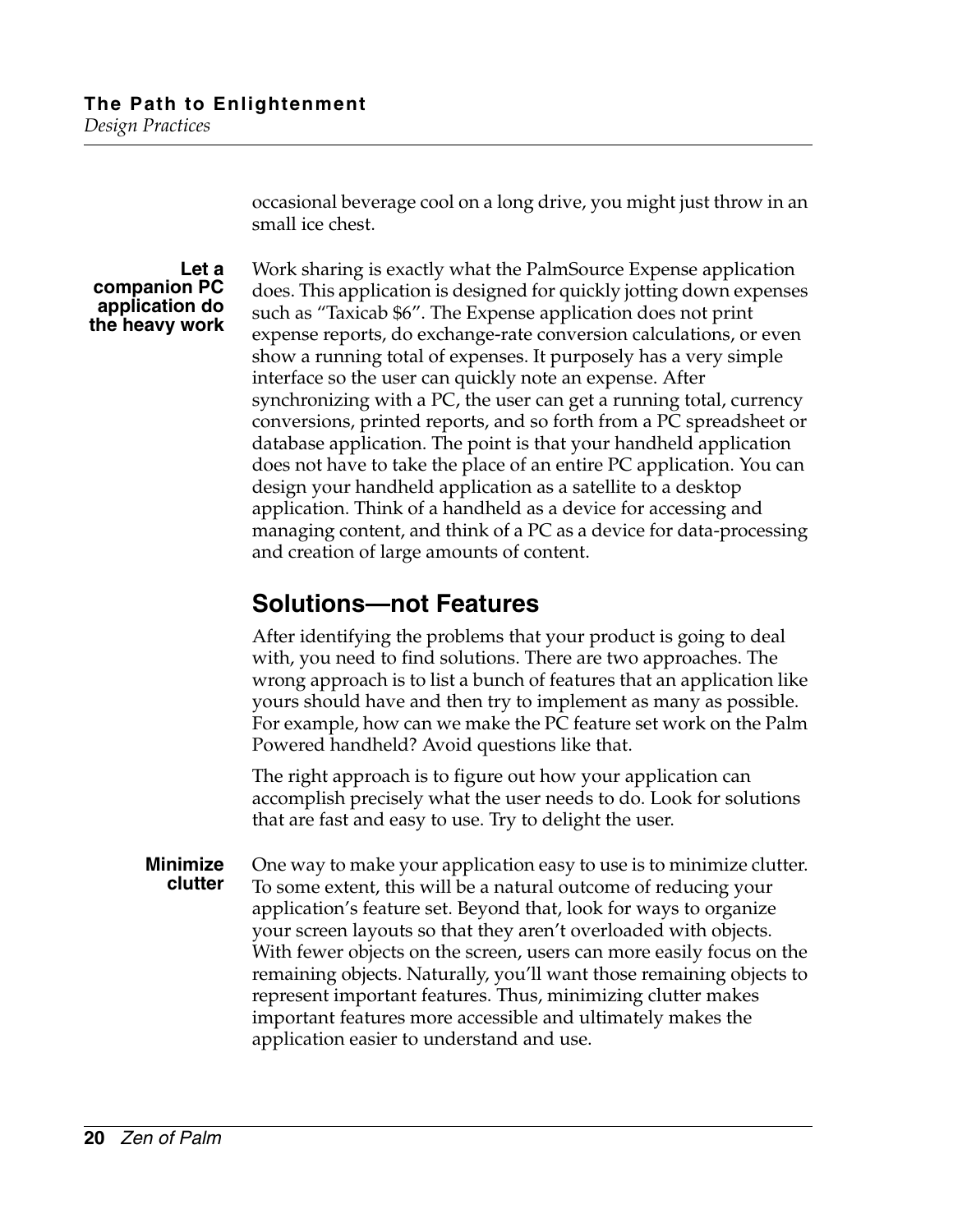| <b>Reduce the</b><br>step count for<br>common tasks | You can also make your application faster and easier to use by<br>minimizing the number of steps for frequently used features. While<br>keeping in mind the goal of minimizing clutter, try to organize your<br>screen layouts so that the more commonly used a feature is, the<br>fewer actions are required to access it. If you can make the most<br>common functions accessible by just one touch or one tap, people<br>will love your application.                                                                                                                                                                                                                                                                                                                                                                                                             |
|-----------------------------------------------------|---------------------------------------------------------------------------------------------------------------------------------------------------------------------------------------------------------------------------------------------------------------------------------------------------------------------------------------------------------------------------------------------------------------------------------------------------------------------------------------------------------------------------------------------------------------------------------------------------------------------------------------------------------------------------------------------------------------------------------------------------------------------------------------------------------------------------------------------------------------------|
| <b>Conceal risky</b><br>functions                   | There are some functions that you might not want to make easily<br>accessible even though they are commonly used. For example, users<br>must perform several steps to delete records in the Address Book<br>and Date Book applications (unless they use a shortcut stroke). This<br>is an intentional safeguard against accidental deletions. Don't make<br>a function too easily accessible if it can destroy data or is dangerous<br>in some other way.                                                                                                                                                                                                                                                                                                                                                                                                           |
|                                                     | Note that although the Delete function is hidden, the New function<br>is as easy to access as possible. Symmetry is not always desirable in<br>a user interface. At work, you probably have a stapler and a staple<br>remover. They perform symmetrical functions, yet it makes perfect<br>sense to keep the stapler on your desk and the staple remover in a<br>drawer.                                                                                                                                                                                                                                                                                                                                                                                                                                                                                            |
| Include power<br>features<br>discreetly             | In addition, you may want to include "power" features for<br>advanced users of your product. There's nothing wrong with power<br>features as long as they don't get in the way and trip up novice<br>users. For example, if you want to create a new event in the<br>standard Date Book application, you can just start to write the time<br>or the title of the event. Just write a 3 to create an event that starts at<br>3:00. That method is faster than tapping New, and it's there for users<br>who want to learn about it. Yet it adds no clutter to the user interface<br>and will never get in the way of the novice user. What's great about<br>power features is that they don't have to be obvious. They can<br>require a shortcut stroke or some other "secret handshake." Power<br>users by definition are willing to dig to find out all the tricks. |
|                                                     |                                                                                                                                                                                                                                                                                                                                                                                                                                                                                                                                                                                                                                                                                                                                                                                                                                                                     |

## <span id="page-26-0"></span>**Intuitive**

Another important part of making your application easy to use is making it easy for people to discover its features and figure out how to utilize them. To make your application feel intuitive, keep the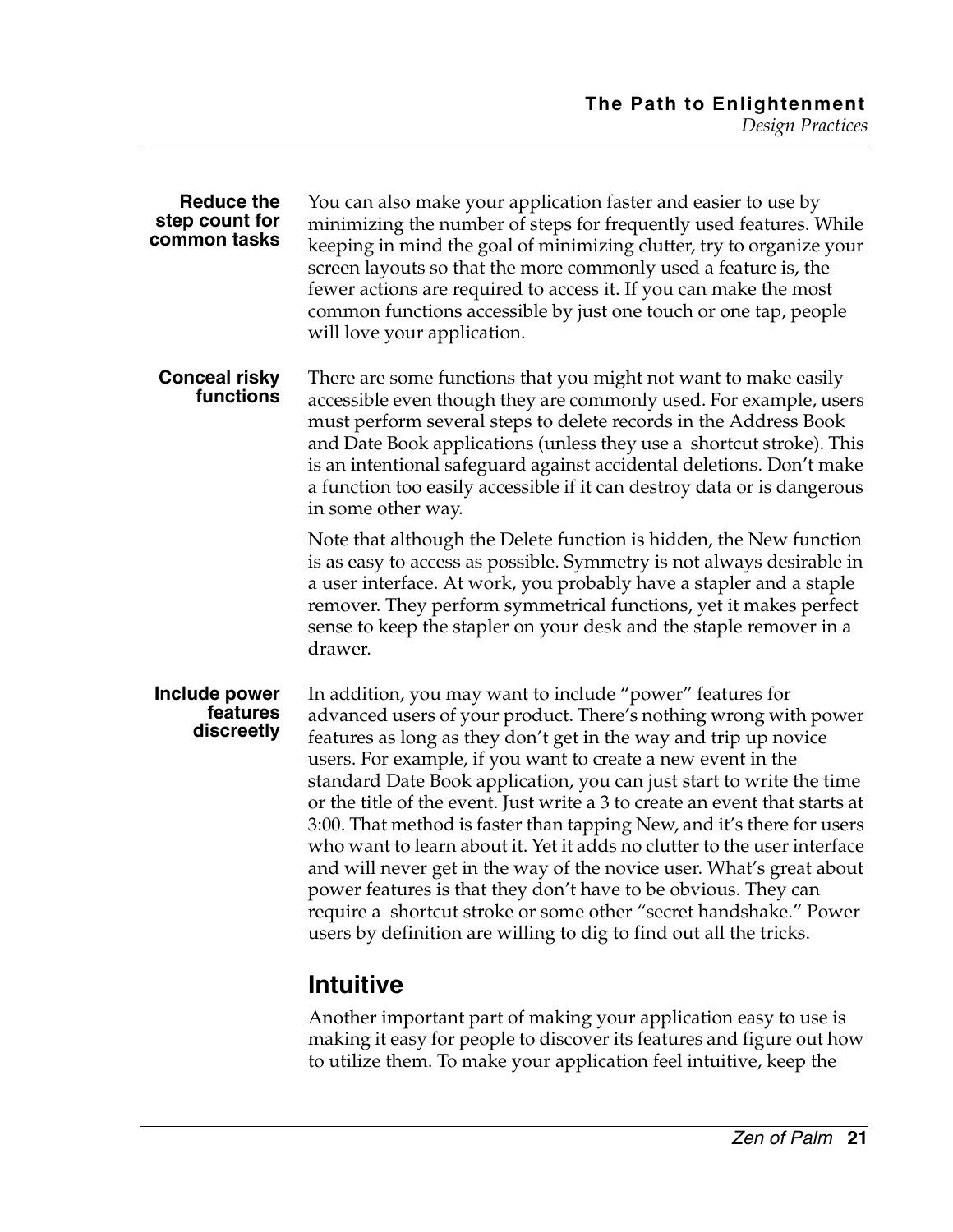user interface consistent with built-in applications. Adhere to the Palm OS user interface guidelines. A consistent user interface is a familiar user interface.

An application that feels familiar feels easy to use even on first experience. When users first look at your application, they will explore it, and they will try to figure it out. Every little thing that they have to think through is like a little speed bump. Each time a user encounters something unusual in your application's user interface, something that works differently from other applications, the user must take a couple of extra seconds to figure it out. (Or the user might not figure it out at all.) These disturbances have a negative cumulative effect.

#### **Stick to the user interface guidelines**

Your application gets a positive cumulative effect if it sticks to the user interface guidelines. It leverages everything the user has learned about the standard user interface from other applications.

#### [New]

For example, the user recognizes a command button and immediately knows how it works. The user taps the button, and it behaves exactly as expected. This button adds nothing to your application's learning curve.

If you can limit the number of speed bumps, users will get through your application and think, Wow! That was really easy to figure out. They just picked it up, started playing around and got it to work.

### <span id="page-27-0"></span>**Easy to Remember**

Even more important than making procedures intuitive is making them easy to remember. A user who can't remember the procedure for accomplishing a particular task must repeatedly rediscover how to accomplish the same task.

Usually a procedure that's easy to remember is one that's also easy to figure out in the first place, but not always. Certain procedures may not be obvious to some users, especially novices, who might have to be taught the more obscure techniques. Nevertheless, these techniques can still be easy to remember. For instance, it's not obvious that you can beam a business card by holding down the Address Book button, but the technique is easy to remember. As one person said in a Palm OS user test, "It's really intuitive, once you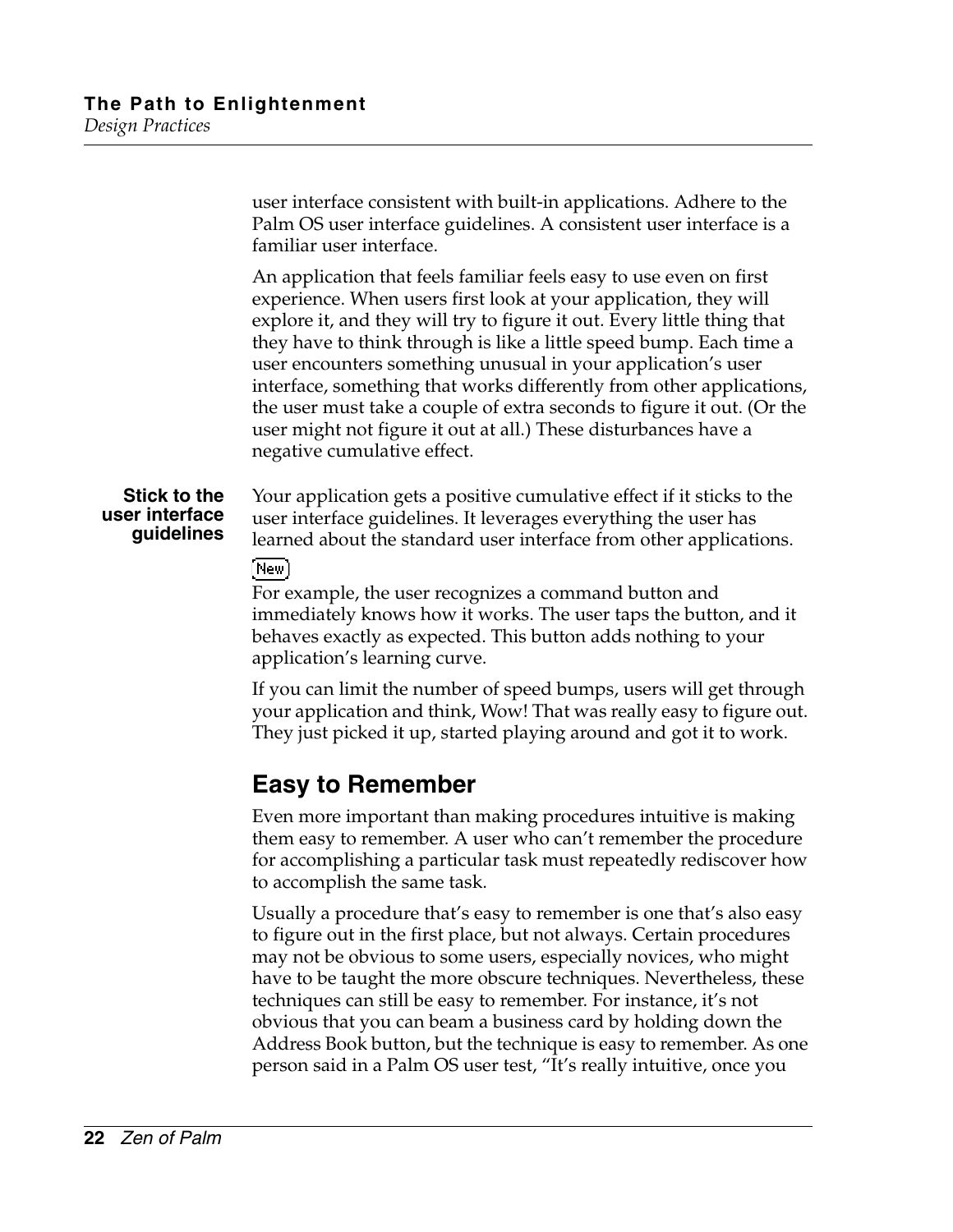figure it out." If you can't make a procedure universally intuitive, make it memorable.

## <span id="page-28-0"></span>**Example: Train Catcher**

Let's take a look at an example application that illustrates some of the design principles and practices we've discussed. This is the imaginary Train Catcher application, which you might find useful if you were traveling by subway in Japan. When you are transferring trains and there are six different trains leaving from four tracks, Train Catcher helps you figure out which train to take. **[Figure 1.5](#page-28-1)** shows a first design for this application.

<span id="page-28-1"></span>**Figure 1.5 Example application design, first pass**

| <b>Train Catcher</b>                                                           |
|--------------------------------------------------------------------------------|
| Line: ▼ Seibu Ikebukuro<br>Origin: ▼  kebukuro<br>Destination: ▼ Shakujii Koen |
| After: $ 8:30 \text{ pm} $                                                     |
| Weekday Weekend                                                                |
| $\boxtimes$ Sort by departure time<br>$\Box$ Sort by arrival time              |
| ①Qの(Prefs)                                                                     |

At the top of the screen, three pop-up lists let you specify which train line you want, your starting point, and your destination. Below that you specify the time of the earliest train you want to take; this would be the current time by default. The bottom half of the screen presents some options: you can select the weekday schedule or the weekend schedule, and you can set how the list of trains will be sorted. To use this application, you would configure all these settings, tap a button, and the application would generate a list of all the trains you could take.

This first pass at the design is very busy. There's a lot of stuff on the screen, and your eye wanders all over the place. You notice the icons at the bottom of the screen, but you don't really know what they do. In fact, some time after the designer of this example application put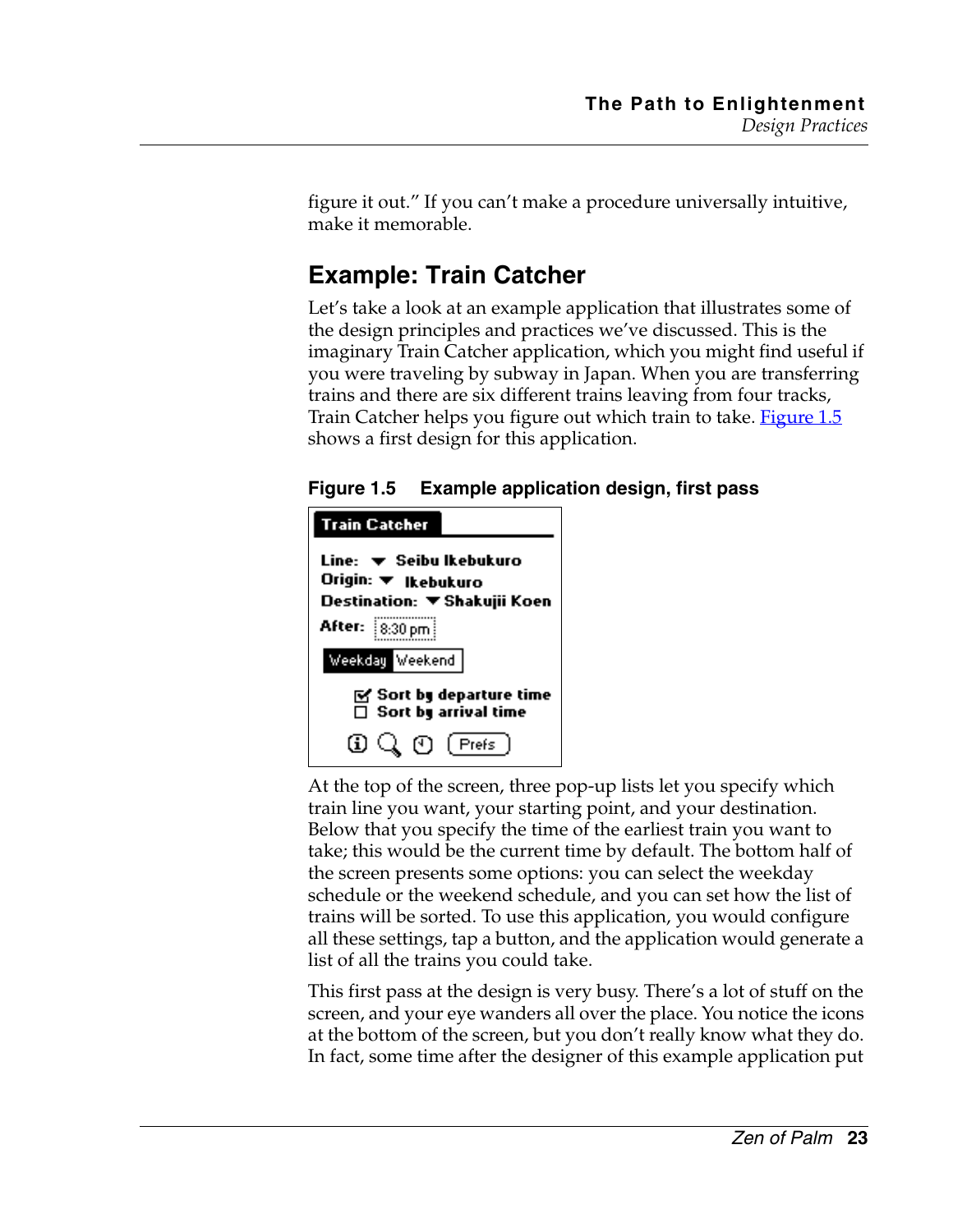those icons there, even he wasn't sure what they were intended to represent.

It's not so unusual for the designers of an application to forget why they included some features or how a feature is supposed to work. When that happens to you, it should raise a huge red flag. If you're knee-deep in the design and you can't remember how it works, then you certainly can't expect an average user to have an intuitive feel for it or figure it out.

This design needs a second pass to clean it up a little. Let's do a layout that's more like the standard Palm OS layouts, as shown in [Figure 1.6](#page-29-0).

<span id="page-29-0"></span>**Figure 1.6 Example application design, second pass**



Let's line up the three pop-ups at the top of the screen. Let's add a couple more words to clarify the purpose of the time field. We can eliminate the weekday-weekend indicator. Generally, the user will be searching for trains that are running today. Your application can easily find out what day it is, and show the appropriate weekday or weekend information.

For customization purposes, we might put the weekday-weekend setting on a preferences screen. The sorting option can definitely move to the preferences screen because it probably will not change very often. Since we couldn't remember what the icons do, let's get rid of them. One of the icons probably started the search for trains, which is the application's most important function, so let's make a text button for that function.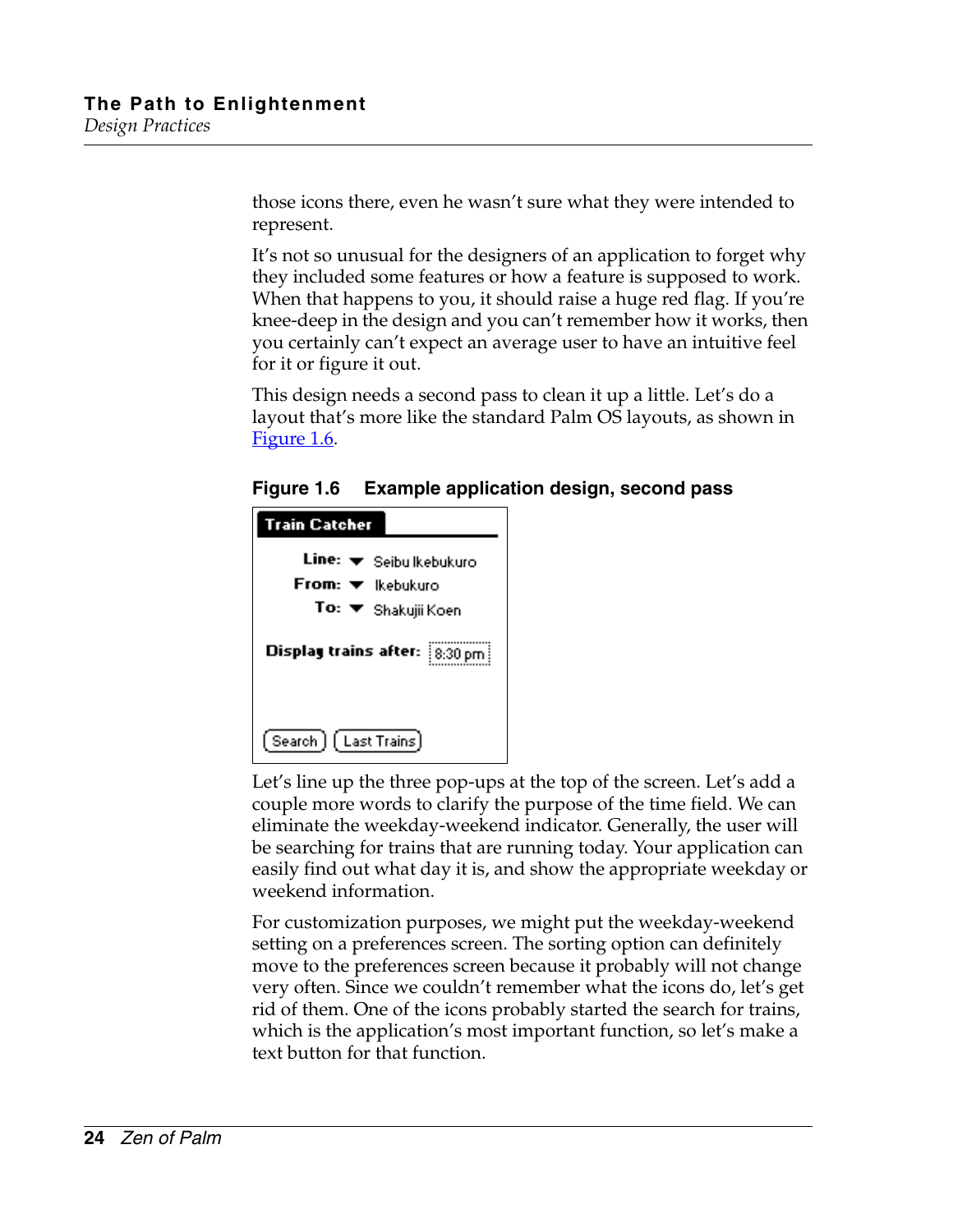We now have room to add a button for another useful function that shows when the last train leaves. In a city where some trains don't run 24 hours a day, this button tells you how late you can stay without missing the last train and having to take a taxi home. This new button does not clutter the layout, because we removed nonessential objects. This last-train function is exactly the type of feature you will add if you are focused on solving the user's problems, as opposed to padding the design with incidental features such as a weekday-weekend indicator. Users will say, "Great! That's just what I wanted to do."

This second pass could still be improved. For example, the field label "Display trains after" could be rewritten less ambiguously. It might say: "Show trains that leave after:" Your label would be a little longer, but also clearer. And you provided the extra space required by simplifying the original user interface.

Application design is an iterative process, like editing written material. In the first pass you just throw everything on the page. Then you hone it down. You show the second pass to people and get feedback, and you realize it's still not good enough. Then you get user feedback on several more passes. Iterative design is what really makes a great application, rather than just giving it a shot and calling it a day.

Taking the editing analogy one step further, designing a handheld application is more like editing a poem than editing a novel. In a novel, you're not very concerned with size. In a poem, every single word and every punctuation mark has its place. A 17-syllable Haiku poem is more exacting to write than a 600-page novel.

## <span id="page-30-0"></span>**Solution to Riddle #2**

Now we're ready to answer the second riddle. We know a mountain of features won't fit into a teacup. We want the optimal balance of features and user experience, and know one way to achieve this is through pragmatic innovation. That is, identify the problems, find the simplest solution to each problem, and get rid of everything else.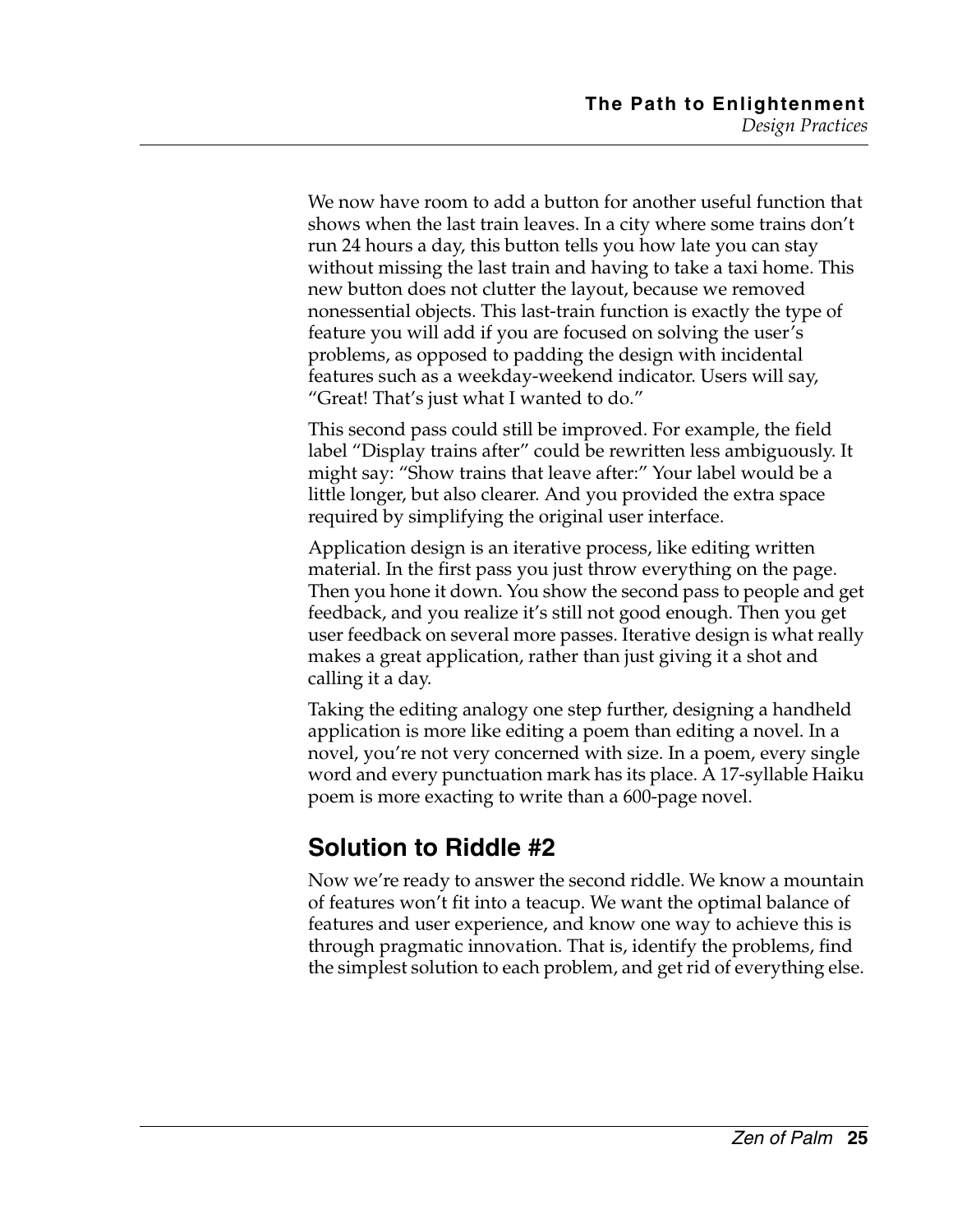

#### **Q: How do you fit a mountain in a tea cup?**

#### **A: Extract the diamonds and leave the rest. (Do you really want the rocks and dirt?)**

Make a product that does what people need, not necessarily what they ask for right off the bat. Make it useful and elegant: minimize clutter, reduce the step count for common tasks, conceal risky functions, and include power features discreetly.

Scale your product for the handheld world. Let a companion PC application do the heavy work. Use the 80/20 rule to hone in on the most frequently used features and jettison the rest. That takes a leap of faith, because it's possible to get rid of the wrong stuff. You might end up stripping out a lot of features and finding that some of them were essential after all. It's challenging to figure out just which features are important, keep those, and leave everything else out.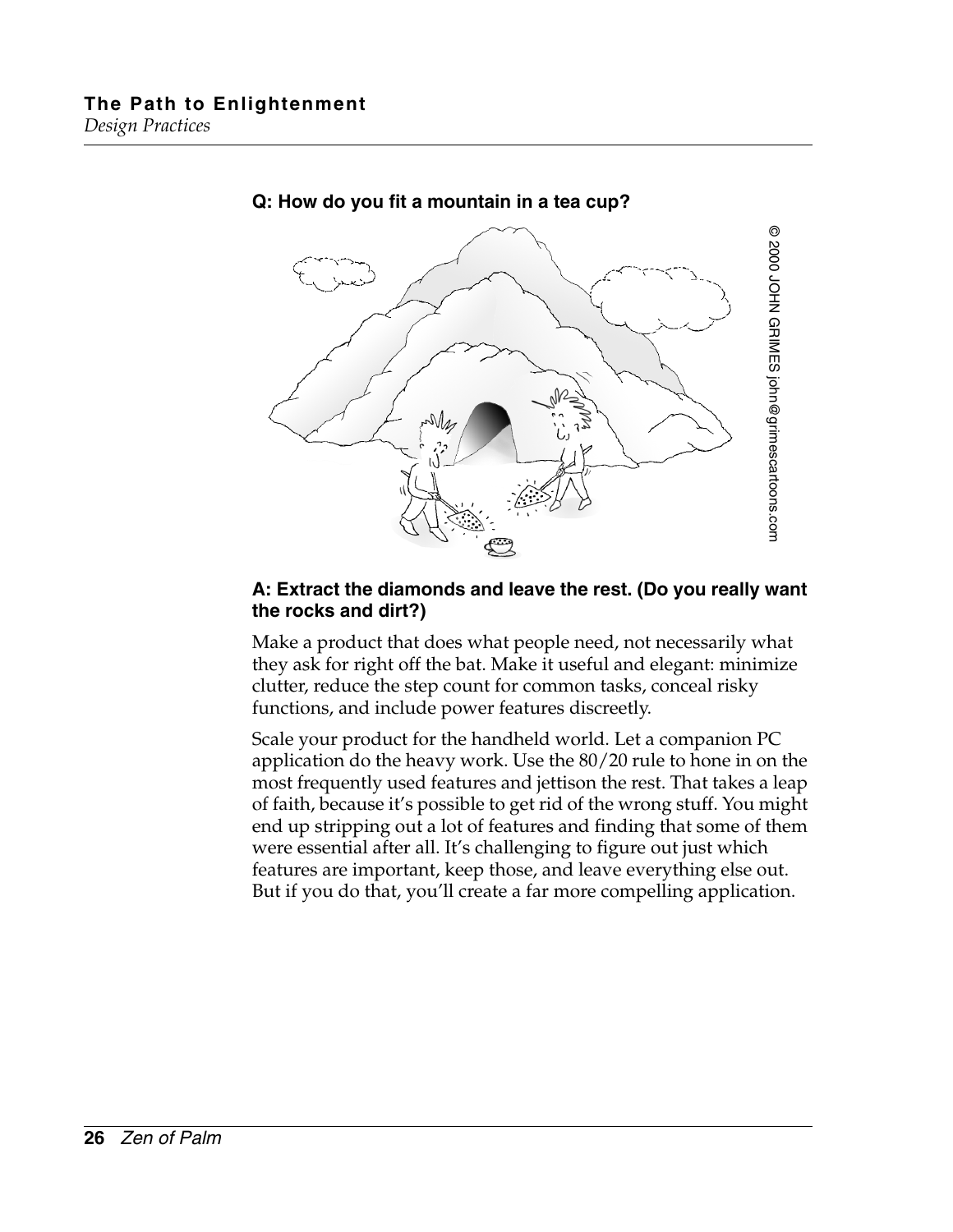## <span id="page-32-0"></span>**Design Validation**

The third riddle along our path to enlightenment is concerned with finding out the quality of your design in real-world circumstances:

#### **Riddle #3 Q: How does the blacksmith learn to make the perfect horseshoe?**



#### **Hint: Humility lights the path to knowledge.**

This riddle has to do with validating the design of your product's user interface. Every book ever written on the subject of user interface design stresses the importance of user testing. This riddle, however, suggests that certain approaches to user testing are in keeping with the Zen of Palm—approaches taken by PalmSource, Inc. and its licensees in designing handhelds and handheld applications.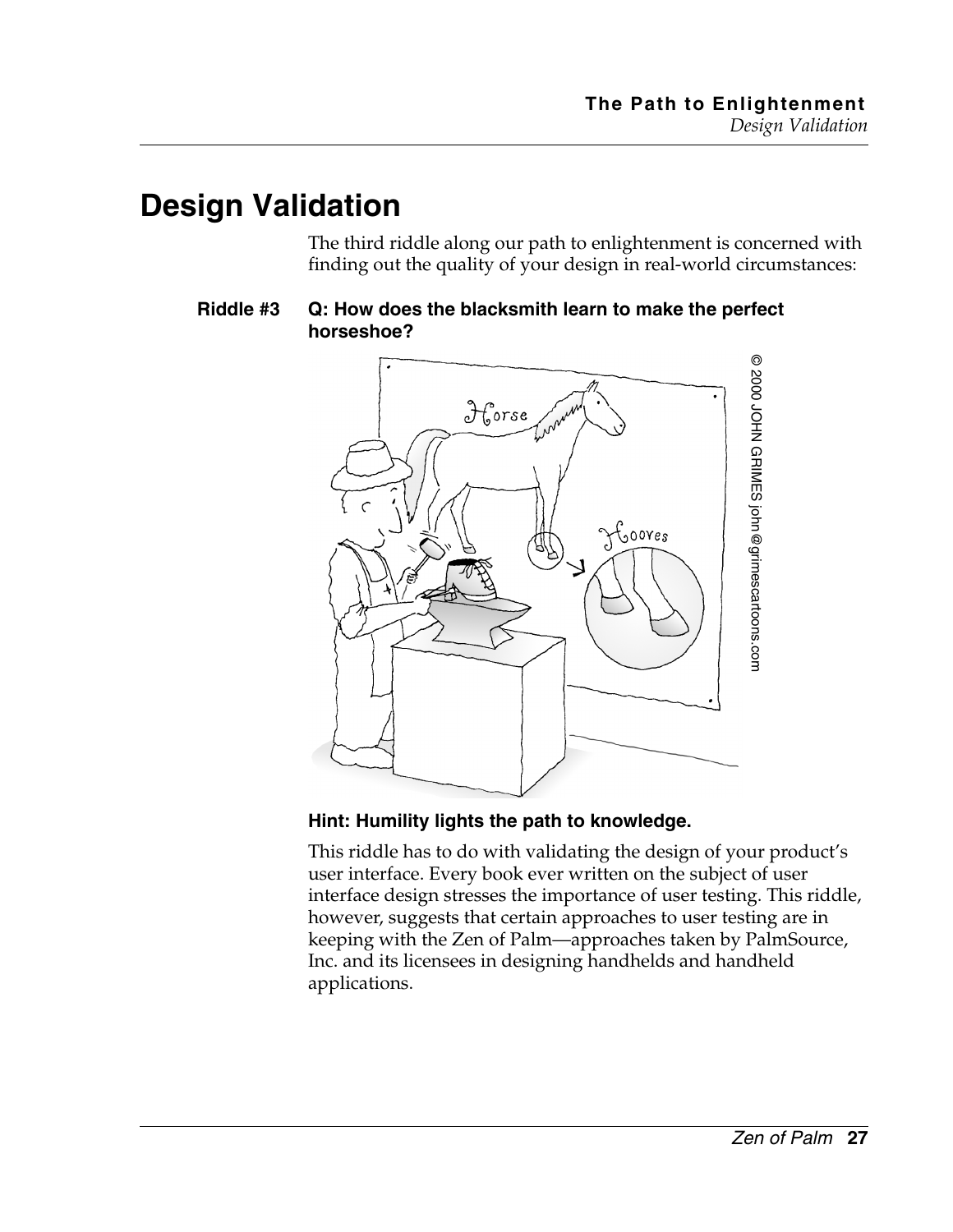## <span id="page-33-0"></span>**Validating Design Quality**

If you're skeptical that user interface testing is really necessary, think about how different your customers are from you and the other designers and engineers you work with. Being part of the computer world, you all naturally use computers in the course of your jobs. You aren't threatened by computers, whether of the desktop or handheld variety. You enjoy working with them and understand them. Your familiarity with computers makes it difficult to relate to people from nontechnical worlds. But computers, including handhelds, can be totally alien to somebody whose primary job is to know real estate or to manage a pet store. Nontechnical people might not feel comfortable with computers and might not like using them.

To get a feel for what it's like being uncomfortable with computers, try to imagine a world where a new, more efficient means of writing computer programs requires that you know French literature or philosophy. Imagine that you're trying to compile your application and you get an error message that says, "Epiphenomenal event. Retry using Cartesian Dualism." You think, I'm an engineer, not a philosopher! You'd resist using this compiler in the future.

## <span id="page-33-1"></span>**Basic User Testing**

Because so many people are uncomfortable with computers and computer products, it's vital that you get their feedback in user testing. It doesn't have to be expensive. It doesn't have to be particularly difficult. You can get useful results from simple user testing even if you're an experienced designer.

Remember that your emphasis is on actual users rather than theoretical exhaustiveness. So you should test that your application is useful in real world situations. Keep in mind the following criteria:

- Does the application accomplish a complete, if limited, task?
- Can the user figure out what the application does from its name and, especially, from its user interface?
- Does your user interface imply all sorts of tempting functionality that is not actually implemented in your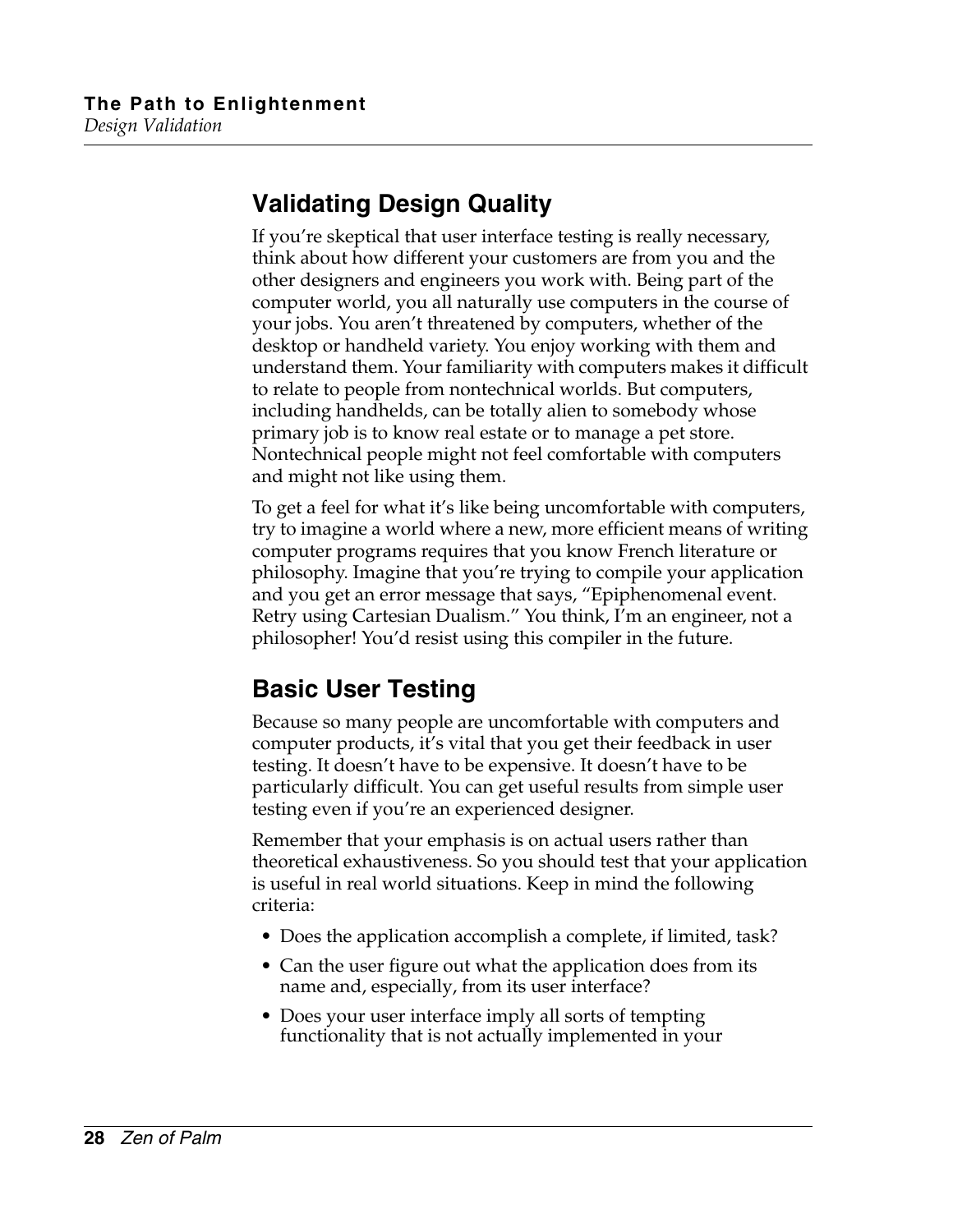application? (Perhaps a redesign is indicated to avoid user confusion and disappointment.)

- How long does it take a user to figure out the full task?
- How long does it take the user to remember how to perform a task that he or she previously figured out?

Let's explore some ideas for doing simple user testing. The most important idea is that lots of informal testing is better than a little or no formal testing. You don't need to have two-way mirrors and hire a consulting company. If you're an individual developer or a small company, basic testing might be all you can do. If your company has the resources to do comprehensive testing, then basic testing can be the first phase of a comprehensive test plan.

**Test early** Whether simple user testing is all you can do or is part of a larger plan, start testing early. Don't make the mistake of waiting until your application is in alpha to begin testing the user interface design. If you think that you should first get something running and then start user testing, you may find yourself trapped. At that point you've invested a lot of work into getting something running, only to discover in user testing that the design is all wrong. Are you going to scrap the engineering work that's already done? It's probably too late to do that, so you have to compromise the design.

- **Test with simulations** To get an early start, begin user testing of your design with simulated screen shots made with pencil and index cards, HTML pages, Macromedia Director, Adobe Illustrator, Satellite Forms, NS Basic, Visual C++, Metrowerks Constructor, or whatever you like. Don't wait for alpha.
- **Test selectively** Your early tests don't have to cover your entire user interface. You can test selectively. Start by identifying the specific parts of your user interface that you must try to get perfect, and test those. In addition, test any parts of your user interface that you have doubts about, even if those parts are not essential. These are the approaches that designers took to test the user interface of the original Palm Powered handheld when Palm, Inc. was a small company. An individual developer or small company that can't test an entire user interface can selectively test the most important parts.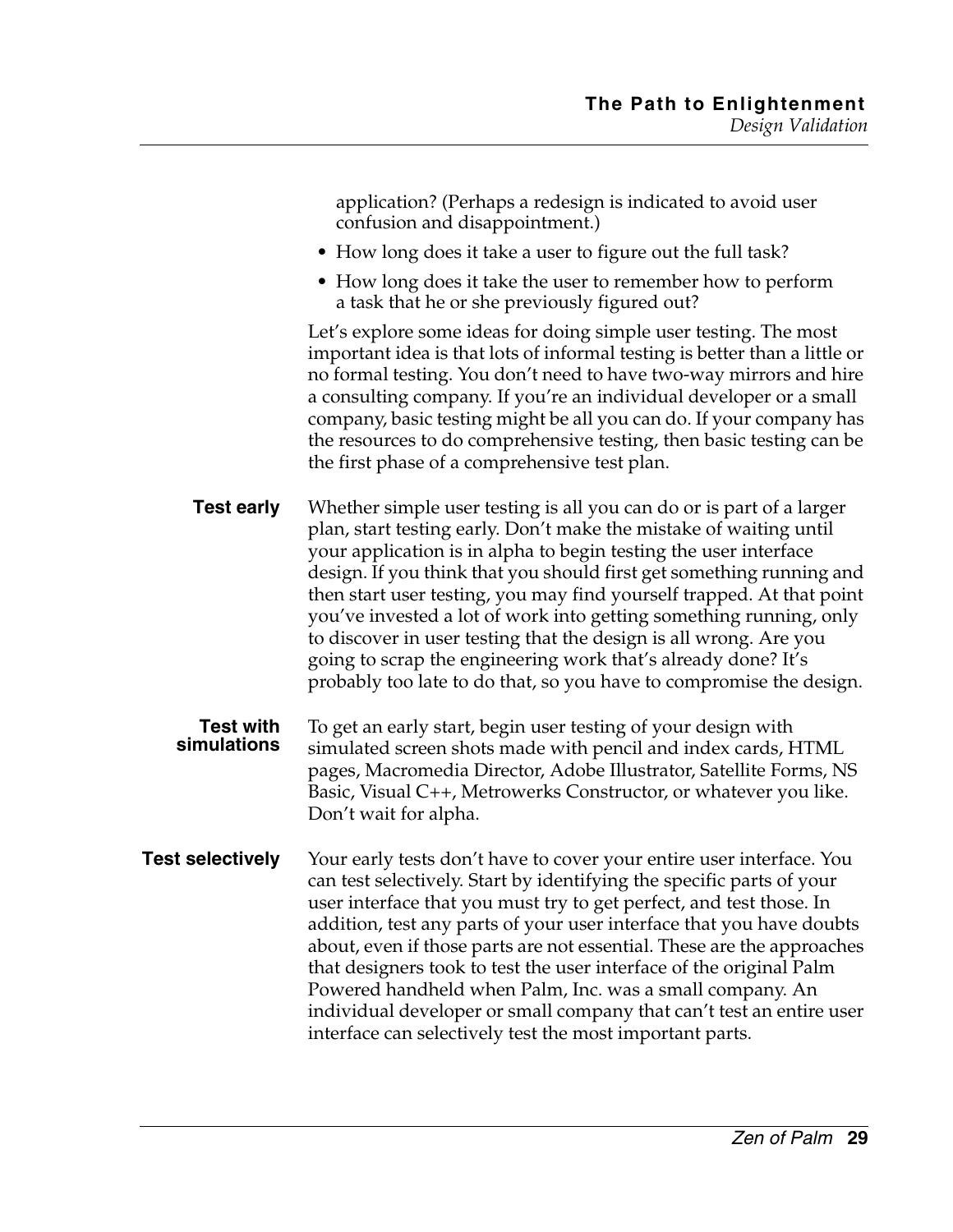Of course, you should not stop with informal, selective user testing if you can formally test the entire user interface. Formal testing with full documentation gives you data on which to base your convictions, leaps of faith, and uses of the 80/20 rule. **Test outsiders, and be methodical** Your test subjects can be anyone who isn't knee-deep in the details of the product—your receptionist, someone's brother-in-law, even people off the street. Bring them in, sit them down, and describe a task you'd like them to perform with your application. Have them try to accomplish the task, and ask them to talk about what they're doing as they proceed. You simply watch and listen. See where people get into trouble. While you watch, take notes. Orderly documentation will help you accurately evaluate your tests and correctly determine what changes to make. Try to be consistent in how you set up and carry out the same test with all testers. Give each person the same description of each test. Ask the same questions. Keep a record of each tester's responses and actions. By setting up and going through each test the same way with everyone, you make your results more meaningful. **Test iteratively** As you find trouble spots in your design, tweak it to eliminate or reduce them. Then test some more. Test, tweak, repeat. Refine your design before you get too far along in coding. Iterative user testing was a critical factor for the success of the original Palm Powered handheld. The software designers actually did several prototypes of the entire user interface in HyperCard before writing code.

## <span id="page-35-0"></span>**What You Find**

When you test your user interface design, you'll be surprised at the parts of your design that users can't figure out. These parts of the design are incredibly obvious to you because you see them in the context of the whole application. You see how all the details fit into the big picture. Users look at individual features or procedures without that context and simply have no idea what's going on.

You need to know if users can't figure out where they're supposed to touch the screen or what to enter. For example, PalmSource, Inc.'s Network HotSync® software, which enables network and remote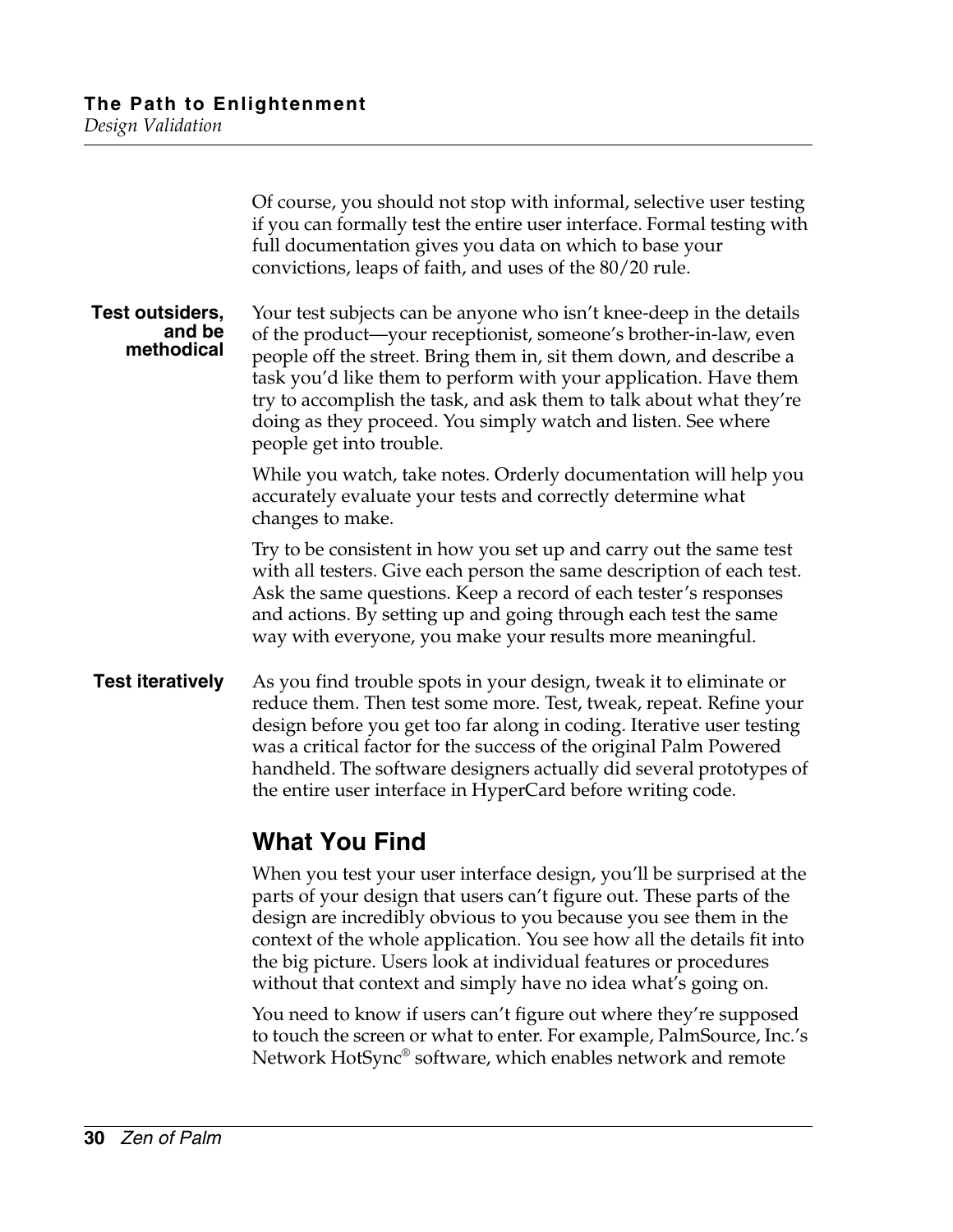|                                       | synchronization, has a screen that says "Enter your user ID and<br>password." How much more obvious could that possibly be? Well,<br>this stumped one tester, who wanted to know whether User ID<br>meant his handheld user name, his network user ID, or his e-mail<br>user ID. The designers knew which user ID to enter because they<br>knew the context, but the input request was ambiguous to the user.                                                                                                                                                                                                                                                                                                                                |
|---------------------------------------|----------------------------------------------------------------------------------------------------------------------------------------------------------------------------------------------------------------------------------------------------------------------------------------------------------------------------------------------------------------------------------------------------------------------------------------------------------------------------------------------------------------------------------------------------------------------------------------------------------------------------------------------------------------------------------------------------------------------------------------------|
| Use plain<br>language                 | User testing also helps flush out terminology that need to be<br>replaced with plain language. We get so used to our own jargon that<br>we forget. To avoid using jargon, think what you would say to a<br>person with little computer experience. For instance, if you're<br>explaining how to use the Find function, you wouldn't say, "Enter<br>your search string into the text field of the Find modal dialog." You<br>would say, "Write the word you're looking for on the line."                                                                                                                                                                                                                                                      |
|                                       | To clean up jargon, ambiguities, and other language problems, have<br>a documentation writer, copy editor, or at least a literate friend go<br>through your application's dialogs. It's a good investment of time.                                                                                                                                                                                                                                                                                                                                                                                                                                                                                                                           |
| Keep the<br>course of<br>action clear | User testing will reveal still more design flaws, including the "left"<br>turn at Albuquerque" syndrome. This refers to the old Bugs Bunny<br>cartoons in which you'd see Bugs digging a long tunnel toward<br>Miami Beach, but he would pop his head up in some strange place<br>and say, "I knew I should have taken that left turn at Albuquerque."<br>Similarly, a user who is trying to figure out how to accomplish a task<br>will start building a mental model of your application. (This is the<br>digging a long tunnel part.) If the user takes a step in the wrong<br>direction early on and heads off in the wrong direction, building a<br>false model on top of that misstep, then eventually the user gets<br>very confused. |
|                                       | When people are experimenting with your application, trying to<br>figure out how it works, and are faced with several options or<br>courses of action, they may use a process of elimination to decide<br>which alternative to choose. First they rule out the least likely<br>choice, then the next least likely choice, and so forth until only one<br>remains. It's the same method people use to take multiple-choice<br>tests. This approach works better when your application design is<br>simple and uncluttered. Too many choices make it hard to figure out<br>which is the right one. Subsequently the user will also have trouble<br>remembering which of those many choices was correct. If there are                           |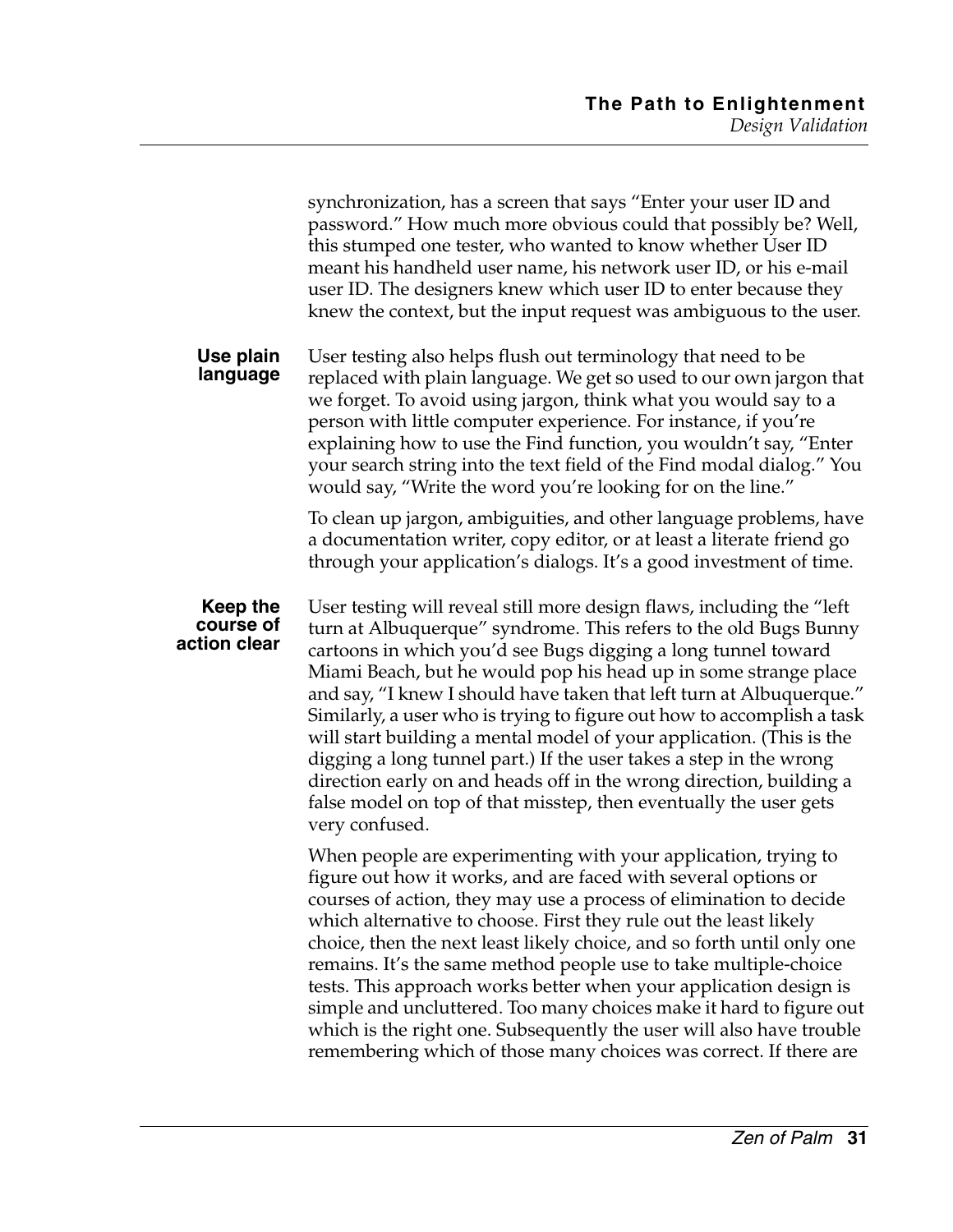only a couple of choices, the user can more easily figure out and remember which is right.

## <span id="page-37-0"></span>**Solution to Riddle #3**

Now we're ready to answer the third riddle.

#### **Q: How does the blacksmith learn to make the perfect horseshoe?**



#### **A: Straight from the horse's mouth.**

The expression "straight from the horse's mouth" derives from the ancient art of horse-dealing. A prospective buyer can verify suspicious claims about a horse's youth by looking into the creature's mouth and checking its teeth.

In the case of our riddle, "straight from the horse's mouth" has a double significance. On the one hand, you should listen to your users. Like the talkative horse in the cartoon, they know a lot about their own needs, and you need to learn from them. On the other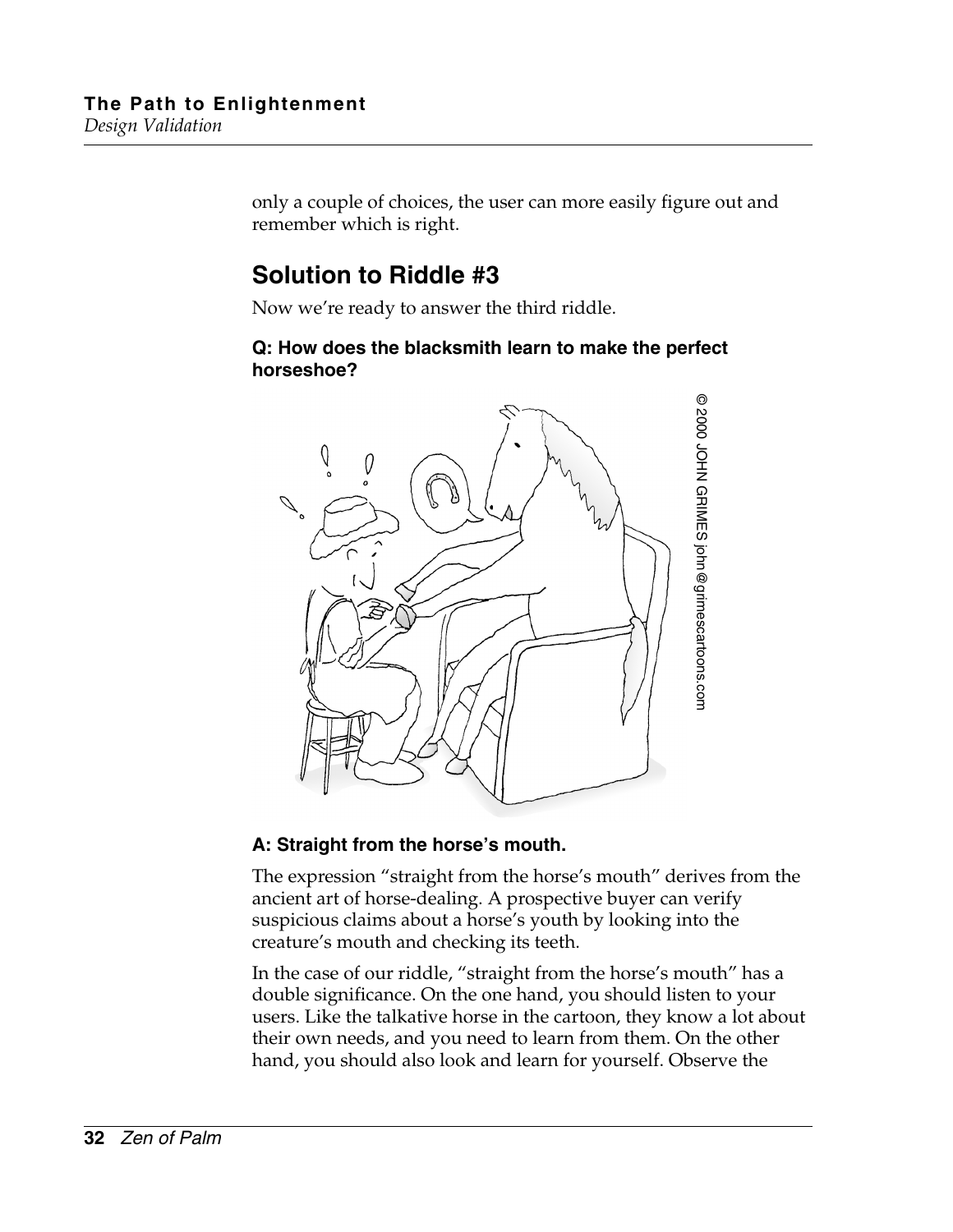horse. See how he walks. Observe different surfaces. What gives him trouble? Uneven surfaces? Pavement? What could help most? Likewise, your users are well worth observing. How do they approach your application? How do your innovations fit their expectations and computer-using habits?

A blacksmith can improve his horseshoes by trying them on horses, observing the fit, and reworking them for better fit. You can improve your product by testing its user interface design, observing where people have trouble with it, and revising the design to eliminate the trouble. This may seem obvious, but it's tough to take the necessary time when you're rushing to get the product done.

Start testing early with simulations. Try to test outsiders and be methodical. If you can't test everything, test the critical parts and the parts you're not confident about. Keep testing as your product evolves. The effort you put into user testing will pay you back several times over by increasing your product's long-term usability, reducing the cost of customer support, and delighting your customers.

## <span id="page-38-0"></span>**Design Improvements**

The final riddle concerns improving your designs.

#### **Riddle #4 Q: How do you improve perfection?**

This riddle has no picture. Perfection is an ideal, so you'll have to imagine it in your own head.

#### **Hint: What is a "more perfect union?"**

We have now entered the advanced levels of enlightenment. Being easy-to-learn and easy-to-use is great, but your product must continue to improve in order to keep ahead of its competition. This presents a paradox. If less is more, then in theory, once your product has reached a certain level of elegant focus, once it has nailed that sweet spot, you're done. No more product advancement.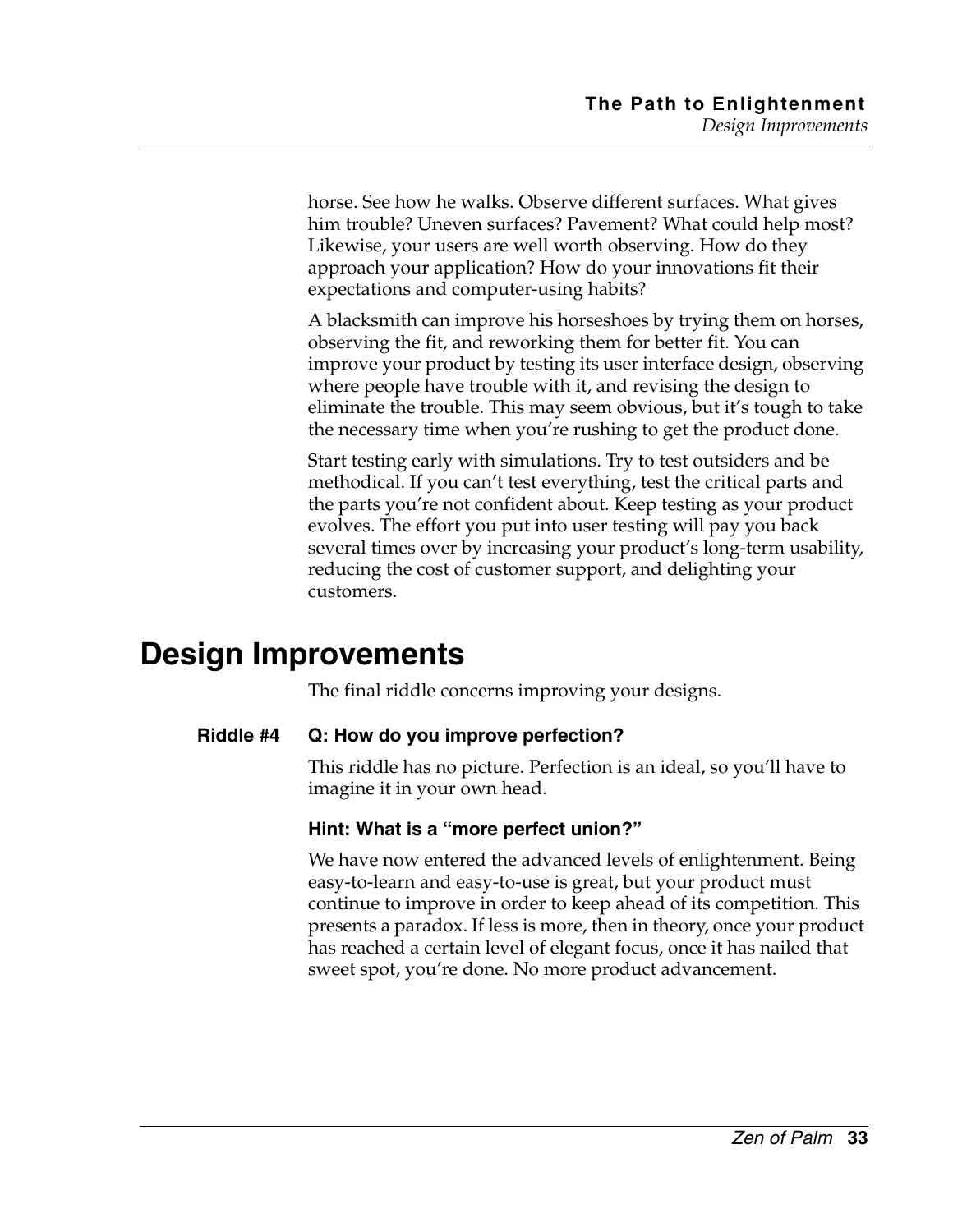## <span id="page-39-0"></span>**Stretching the Sweet Spot**

So how do you keep your product moving without moving it out of the sweet spot? Try stretching the sweet spot, as shown in **Figure** [1.7](#page-39-1).

**Figure 1.7 How to add features over time**

<span id="page-39-1"></span>

Pragmatic innovation lets you *shift the curve* and make the sweet spot larger over time. One example of this is infrared (IR). The original Palm Pilot models did not have IR because it was technically very difficult to incorporate in a way that was truly easy to use and didn't drain the batteries rapidly. The user benefits of IR didn't justify the expense of including it. Later, PalmSource engineers invested a great deal of effort to integrate IR elegantly into the Palm OS with a user interface that delighted customers. PalmSource shifted the curve and made the sweet spot larger.

Here's another example of stretching the sweet spot over time. When people asked for a handheld web browser, PalmSource, Inc. product designers realized that what users really needed was to get information from the Internet. PalmSource's initial solution to this problem, web clipping, was another pragmatic innovation that added features without sacrificing user experience. Rather than trying to simulate the experience of using a web browser, web clippings were designed to provide information from the Internet in amounts that a handheld can manage. This lightweight format was ideal for the narrow pipeline of wireless connections. But this balancing act is not meant to last forever. As wireless technology improves, PalmSource's web browser becomes more sophisticated, displaying as much of the web page as the practicalities of the moment permit. Meanwhile, for handhelds connected to the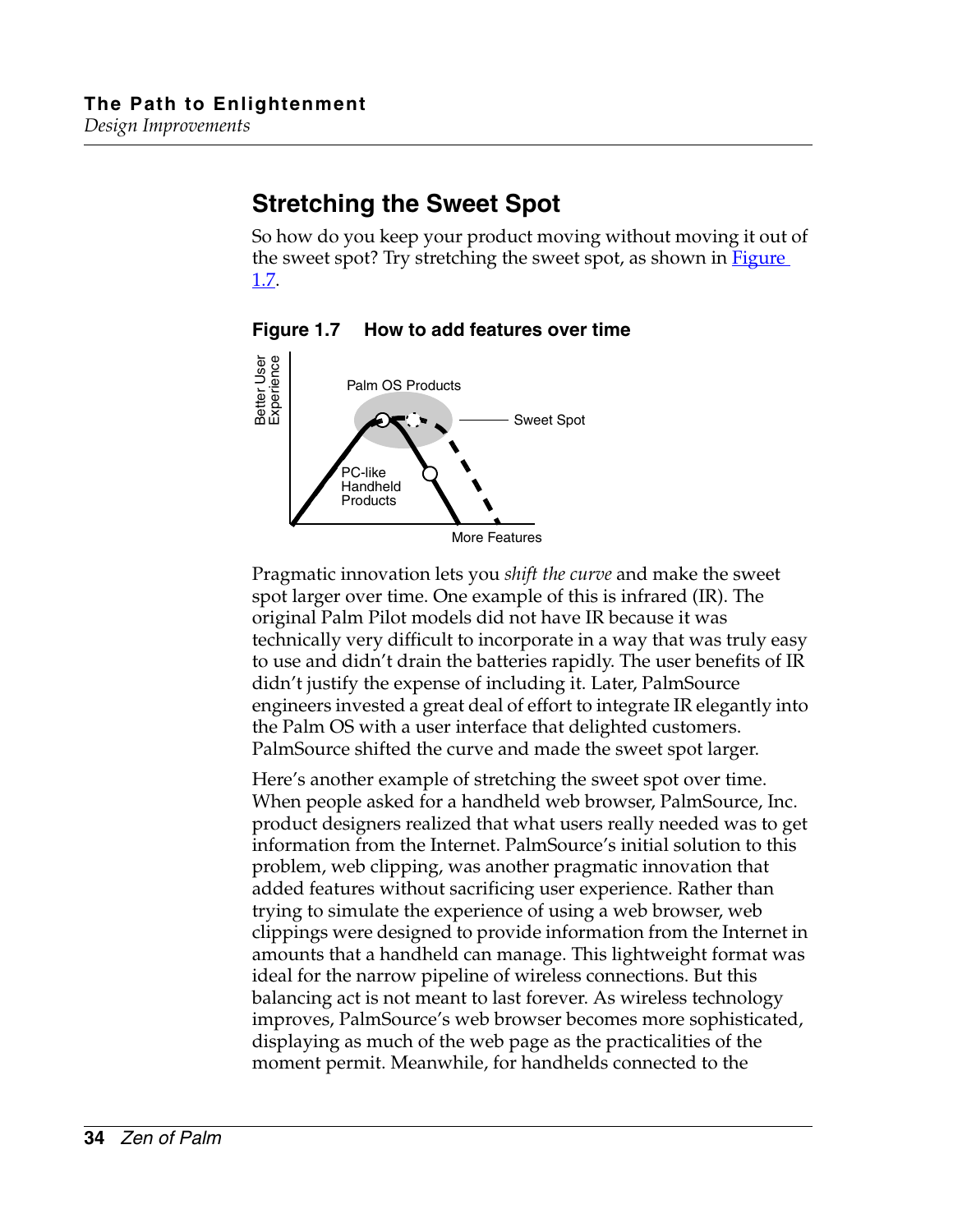Internet via a wireline modem, there are third-party web browsers available. In short, the Palm Economy offers a balance of solutions that will re-balance as the surrounding technology changes.

**Add features creatively** Note that it's not enough merely to add a feature. The feature must be added creatively and elegantly or the user experience deteriorates and the product moves out of the sweet spot. Products that compete with Palm OS handhelds aren't in the sweet spot even though they have many more features, because too many features lead to a complex user interface. Palm OS products can actually match or surpass the competition's functionality and stay in the sweet spot.

## <span id="page-40-0"></span>**Discovering New Features**

You can come up with new ways to stretch the sweet spot without spending lots of money on advanced research and development. There is plenty of opportunity in newer technologies that are already in the market but are badly implemented and too expensive at the present time. You just need to track these technologies and understand their limitations.

**Study other products** If you see a competitive product that has a poorly implemented feature, buy the product and try it out. Carry it around and try to determine if the feature has potential and what is preventing it from being a great feature now.

> While evaluating a potential new feature, decide whether either or both of the following conditions will enable you to add it to your product:

- The feature uses a technology that has evolved to become less demanding over time. Technologies that were too bulky, too expensive, or too power hungry to fit your sweet spot last year may be less so this year.
- You have a pragmatic and innovative idea for using the new feature in a way that no one has done before. Pragmatic innovation is the key to making a cumbersome technology elegant, thereby keeping it in the ease-of-use sweet spot.

Stretching the sweet spot to improve your handheld product is an advanced design technique. As you might expect, this advanced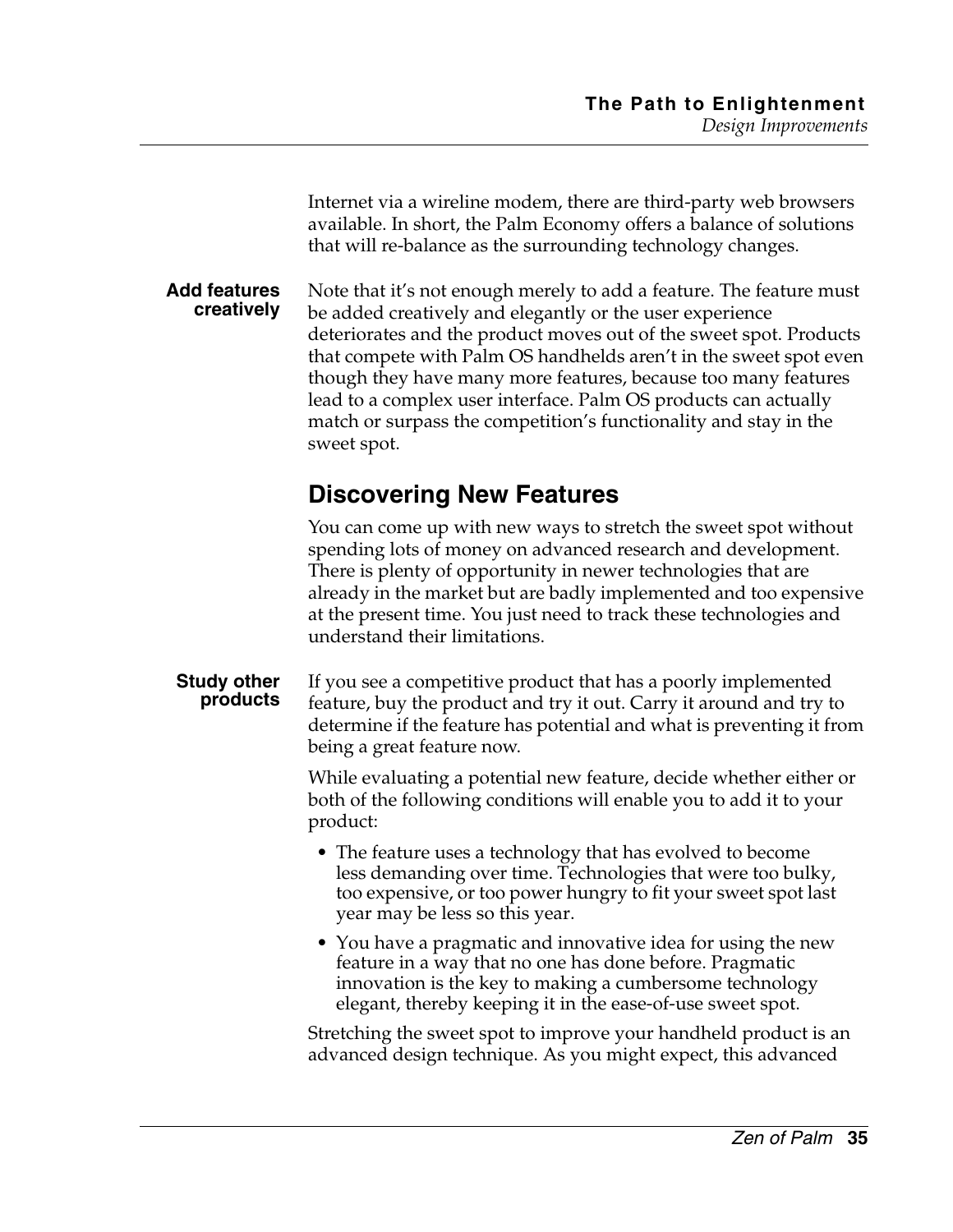technique is more difficult to put into practice than the basic design methods that you already used to get your product into the sweet spot in the first place. Once you let go of PC thinking, it's much easier to apply the 80/20 rule and keep only features that users really need than it is to find new features and make them fit elegantly in the sweet spot. In handheld product design as in other skills, gain experience with basic methods before trying advanced techniques.

## <span id="page-41-0"></span>**Solution to Riddle #4**

Now it is time to answer the fourth riddle.

#### **Q: How do you improve perfection?**

#### **A: Are you kidding? Perfection is a balancing act. Change the environment, and you have to re-adjust the balance.**

In technology, perfection is strictly for the moment. Your "perfect" solution balances available technologies, costs, market forces, and user expectations. Whenever the surrounding forces shift, your balancing act needs to be re-balanced. Put another way: "perfection" is dynamic, not static.

The founders of the United States government understood this paradox, as reflected in the famous phrase from the preamble of the Constitution: "to form a *more perfect* union." High school English teachers often insist that the phrase should say: "to form a *more nearly perfect* union." Something perfect cannot, by definition, be made better.

Now, the writers of the Constitution understood the rules of English grammar, but they also understood a deeper psychological truth: There are stages along an evolutionary development where the balance appears perfect. As conditions change, the "perfection" has to change too. In the late 18th century, the fact that 13 bickering American states could form any union was a miracle. A few years later, the U.S. Constitution sought to improve on that.

Improvements in the Palm Powered world follow a similar "incremental perfection." Study a problem, innovate within the current limitations, release your product. Then enjoy the success, take a deep breath, and start the cycle all over again.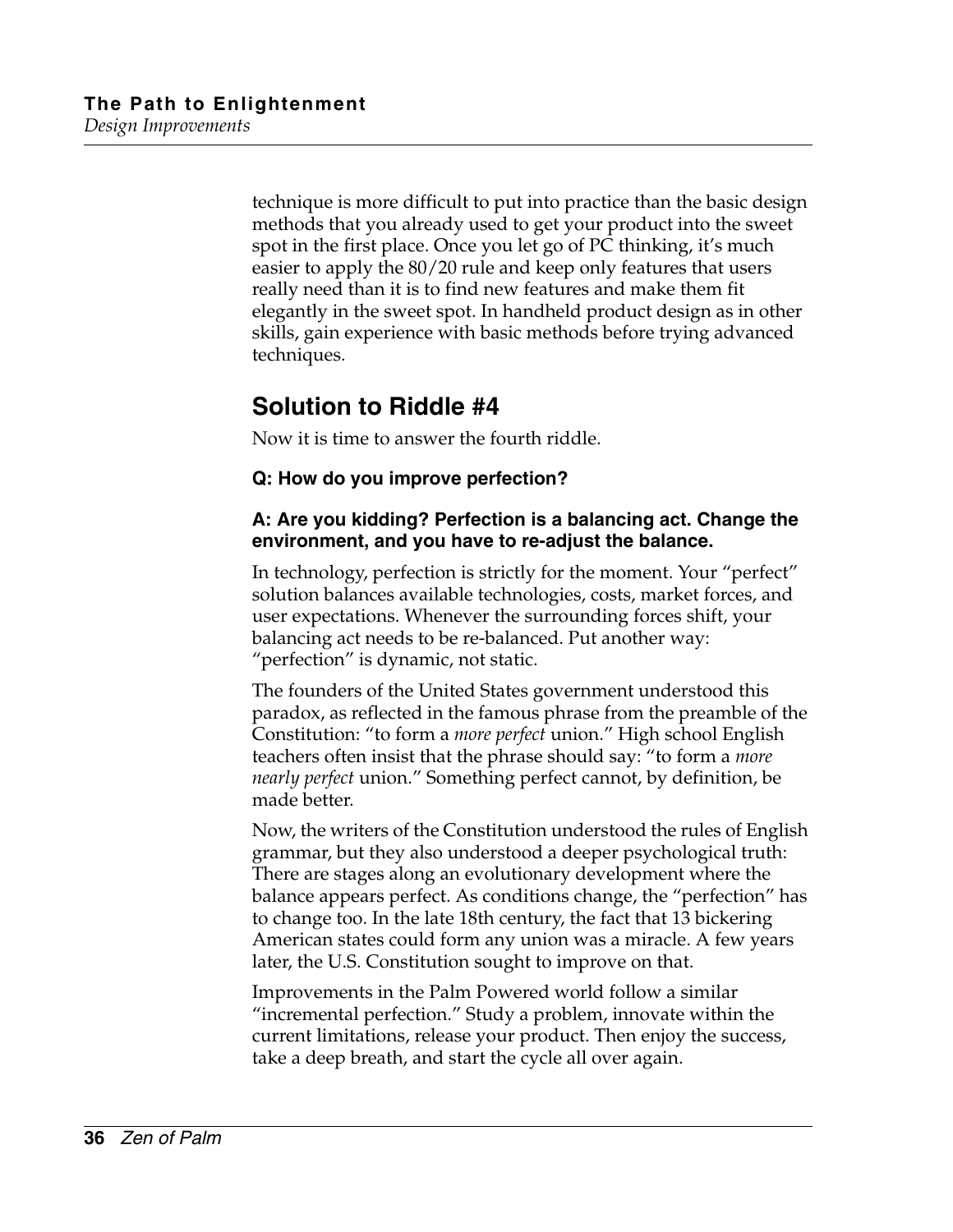Earlier in this booklet, we gave you a couple of examples of how a particular solution metamorphosed over time in response to external changes. The principles of practical innovation and incremental perfection underlie both the user input technology solutions (Graffiti 2, keyboards, etc.) and the web browsers that the Palm Economy has brought out over the last few years. **The history of telephone technology demonstrates this dynamism.** While these principles are key to the success of the Palm OS platform, they are not unique to it. Several successful technologies have followed the same path. Let's consider, for instance, a ubiquitous technology that has been around so long we can easily overlook its many transformations: the telephone. When the first telephones came out, a clear problem emerged: How does the caller contact the desired party. Each generation of telephone technology has answered this question differently, according to the resources and user expectations of its time. In the earliest telephone networks, callers spoke directly to a human telephone operator and asked for their party by name. This quickly became impractical, so each telephone was assigned a number. Users were ready for this new paradigm: telephones were identified by numbers just as buildings were. In the next generation, automatic dialing entered the picture. Using a dialer, the caller bypassed the telephone operator altogether. By that point, users were sophisticated enough to accept a new input technique that brought the benefits of faster—and anonymous—connection. Most recently, cellular phones have altered the experience again: the user views a list of names, selects one, and the phone dials the number automatically. In a sense, telephone technology has now circled back to its origins. Once again, focus is on the person to whom you wish to speak, not on the number. And in the not-too-distant future, you can imagine each person receiving a universally unique communication number (at birth?). Associated with a person rather than a location, the number makes a person reachable on virtually any telephone device. The telephone number becomes a permanent and unique identifier and would probably be concealed behind the person's name. (We might also hope for appropriate call blocks and filters.)